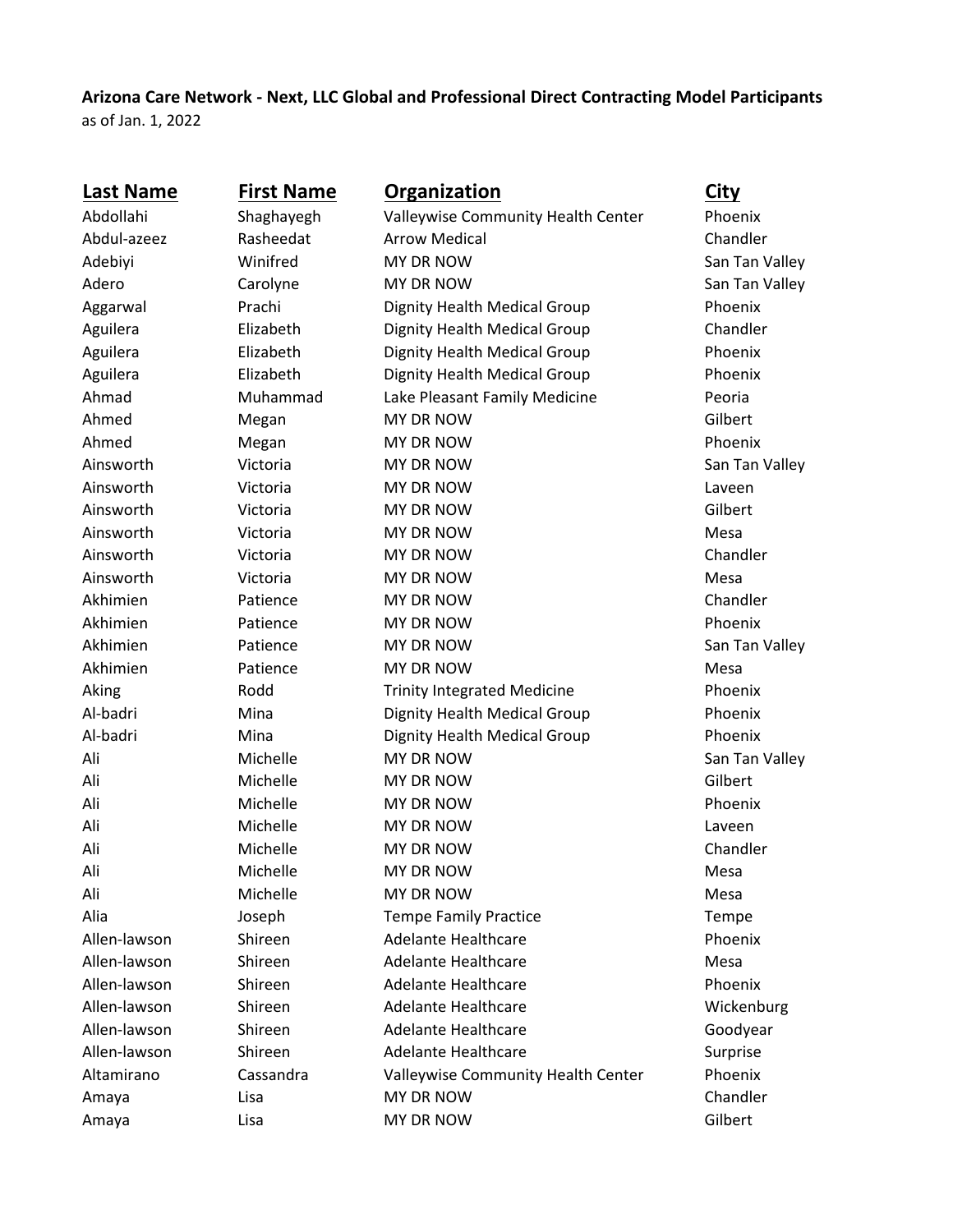| Amaya             | Lisa         | <b>MY DR NOW</b>                   | Phoenix        |
|-------------------|--------------|------------------------------------|----------------|
| Amaya             | Lisa         | <b>MY DR NOW</b>                   | San Tan Valley |
| Aminov            | Anna         | <b>IMS Primary Care</b>            | Phoenix        |
| Anduaga Bocanegra | Susan        | <b>Adelante Healthcare</b>         | Phoenix        |
| Anduaga Bocanegra | Susan        | <b>Adelante Healthcare</b>         | <b>Buckeye</b> |
| Anduaga Bocanegra | Susan        | <b>Adelante Healthcare</b>         | Phoenix        |
| Anduaga Bocanegra | Susan        | <b>Adelante Healthcare</b>         | Surprise       |
| Anduaga Bocanegra | Susan        | <b>Adelante Healthcare</b>         | Mesa           |
| Arey              | <b>Brian</b> | Valleywise Community Health Center | Phoenix        |
| Armstrong         | Charles      | Valleywise Community Health Center | Phoenix        |
| Armstrong         | Charles      | Valleywise Community Health Center | Guadalupe      |
| Arojojoye         | Oyesiji      | <b>Arrow Medical</b>               | Chandler       |
| Ashar             | Anupa        | AZ Internal Medicine               | Chandler       |
| Avilez            | Maria        | <b>Adelante Healthcare</b>         | Peoria         |
| Avilez            | Maria        | <b>Adelante Healthcare</b>         | Mesa           |
| Avilez            | Maria        | <b>Adelante Healthcare</b>         | Gila Bend      |
| Avilez            | Maria        | <b>Adelante Healthcare</b>         | Wickenburg     |
| Avilez            | Maria        | <b>Adelante Healthcare</b>         | Surprise       |
| Avilez            | Maria        | <b>Adelante Healthcare</b>         | Phoenix        |
| Avilez            | Maria        | <b>Adelante Healthcare</b>         | Goodyear       |
| Avilez            | Maria        | Adelante Healthcare                | Surprise       |
| Avilez            | Maria        | <b>Adelante Healthcare</b>         | Phoenix        |
| Avilez            | Maria        | <b>Adelante Healthcare</b>         | <b>Buckeye</b> |
| Ayemoba           | Patricia     | <b>ASAP Health Solutions</b>       | Cave Creek     |
| Ayub              | Samina       | Dignity Health Medical Group       | Phoenix        |
| Ayub              | Samina       | Dignity Health Medical Group       | Maricopa       |
| <b>Babb</b>       | Laura        | MY DR NOW                          | San Tan Valley |
| <b>Babb</b>       | Laura        | MY DR NOW                          | Mesa           |
| <b>Babb</b>       | Laura        | <b>MY DR NOW</b>                   | Mesa           |
| Babyar            | Robert       | <b>Adelante Healthcare</b>         | Wickenburg     |
| Babyar            | Robert       | <b>Adelante Healthcare</b>         | Mesa           |
| Babyar            | Robert       | <b>Adelante Healthcare</b>         | Surprise       |
| Babyar            | Robert       | <b>Adelante Healthcare</b>         | Peoria         |
| Babyar            | Robert       | <b>Adelante Healthcare</b>         | Phoenix        |
| Babyar            | Robert       | <b>Adelante Healthcare</b>         | Goodyear       |
| Babyar            | Robert       | <b>Adelante Healthcare</b>         | Gila Bend      |
| Babyar            | Robert       | <b>Adelante Healthcare</b>         | Phoenix        |
| Babyar            | Robert       | <b>Adelante Healthcare</b>         | <b>Buckeye</b> |
| Babyar            | Robert       | <b>Adelante Healthcare</b>         | Surprise       |
| Babyar            | Robert       | <b>Adelante Healthcare</b>         | Phoenix        |
| Bal               | Heatherann   | <b>Abrazo Medical Group</b>        | Peoria         |
| Bal               | Heatherann   | <b>Abrazo Medical Group</b>        | Glendale       |
| Bal               | Heatherann   | <b>Abrazo Medical Group</b>        | Peoria         |
| Bal               | Heatherann   | <b>Abrazo Medical Group</b>        | Peoria         |
| Bal               | Heatherann   | <b>Abrazo Medical Group</b>        | Glendale       |
| Bal               | Heatherann   | <b>Abrazo Medical Group</b>        | Glendale       |
| <b>Ballance</b>   | Sharleen     | <b>Adelante Healthcare</b>         | Goodyear       |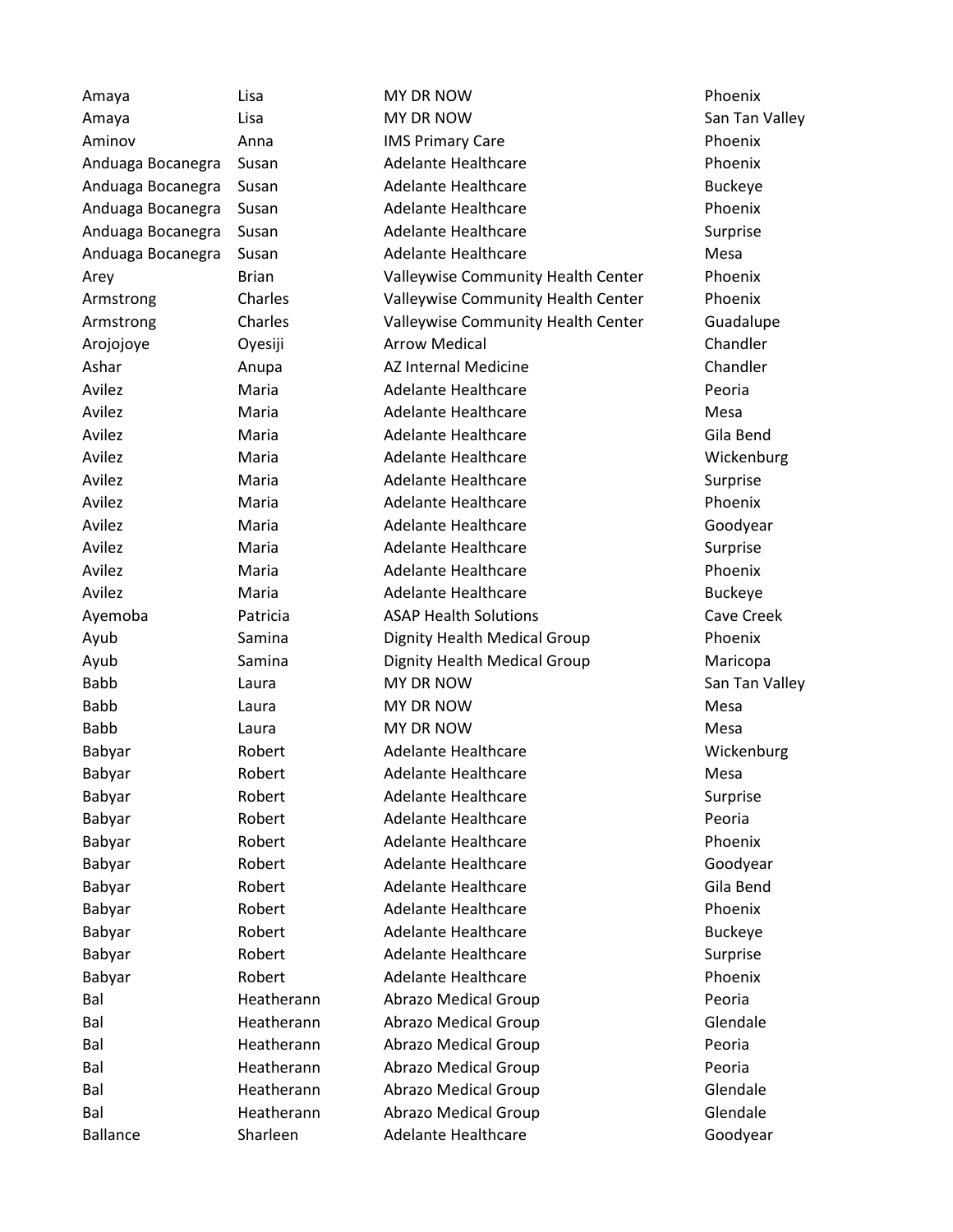Ballance Sharleen Adelante Healthcare Gila Bend Ballance Sharleen Adelante Healthcare Mesa Ballance Sharleen Adelante Healthcare Phoenix Ballance Sharleen Adelante Healthcare Buckeye Ballance Sharleen Adelante Healthcare Surprise Ballance Sharleen Adelante Healthcare Surprise Ballance Sharleen Adelante Healthcare Phoenix Ballance Sharleen Adelante Healthcare Peoria Ballance Sharleen Adelante Healthcare Sharleen Sharleen Adelante Healthcare Sharle Ballance Sharleen Adelante Healthcare Sharleen Sharleen Adelante Healthcare Sharle Ballentine James Valleywise Community Health Center Phoenix Balzano Cathy IMS Primary Care Phoenix Balzano Cathy IMS Primary Care Coodyear Balzer **Adam** Dignity Health Medical Group Phoenix Bandlamuri Sunitha Valleywise Community Health Center Mesa Bannis Kareem Adelante Healthcare Phoenix Bannis **Kareem** Adelante Healthcare Surprise Bannis **Kareem** Adelante Healthcare **Mesa** Mesa Bannis **Kareem** Adelante Healthcare **Coodyear** Goodyear Bannis Kareem Adelante Healthcare Phoenix Bannis Kareem Adelante Healthcare Peoria Bannis **Kareem** Adelante Healthcare **Mickenburg** Adelante Healthcare **Wickenburg** Bannis Kareem Adelante Healthcare Phoenix Bannis **Kareem Adelante Healthcare** Buckeye Bannis **Kareem** Adelante Healthcare Gila Bend Bannis **Kareem** Adelante Healthcare **Surprise** Surprise Barajas Jabez MY DR NOW San Tan Valley Barnwell Maria Valleywise Community Health Center Guadalupe Baum Steven Adelante Healthcare **Buckeye** Baum Steven Adelante Healthcare Surprise Baum Steven Adelante Healthcare **Steven** Adelante Healthcare Benincaso Barbara Valleywise Community Health Center Glendale Berl Shari Valleywise Community Health Center El Mirage Bessette Mark Abrazo Medical Group Avondale Bessette Mark Abrazo Medical Group Mesa Bethancourt Bruce Dignity Health Medical Group Chandler Bethancourt Bruce Dignity Health Medical Group Chandler Bethancourt Bruce Dignity Health Medical Group Phoenix Bethancourt Bruce Dignity Health Medical Group Phoenix Bethancourt Bruce Dignity Health Medical Group Phoenix Bhardwaj Supriya Med-Cure Internal Medicine Buckeye Bhardwaj Supriya Med-Cure Internal Medicine Glendale Bhardwaj Supriya Med-Cure Internal Medicine Goodyear Bickes **Kimberley** Valleywise Community Health Center Phoenix Bierman Robert Abrazo Medical Group Scottsdale Bierman Robert Abrazo Medical Group Mesa Bierman Robert Abrazo Medical Group Phoenix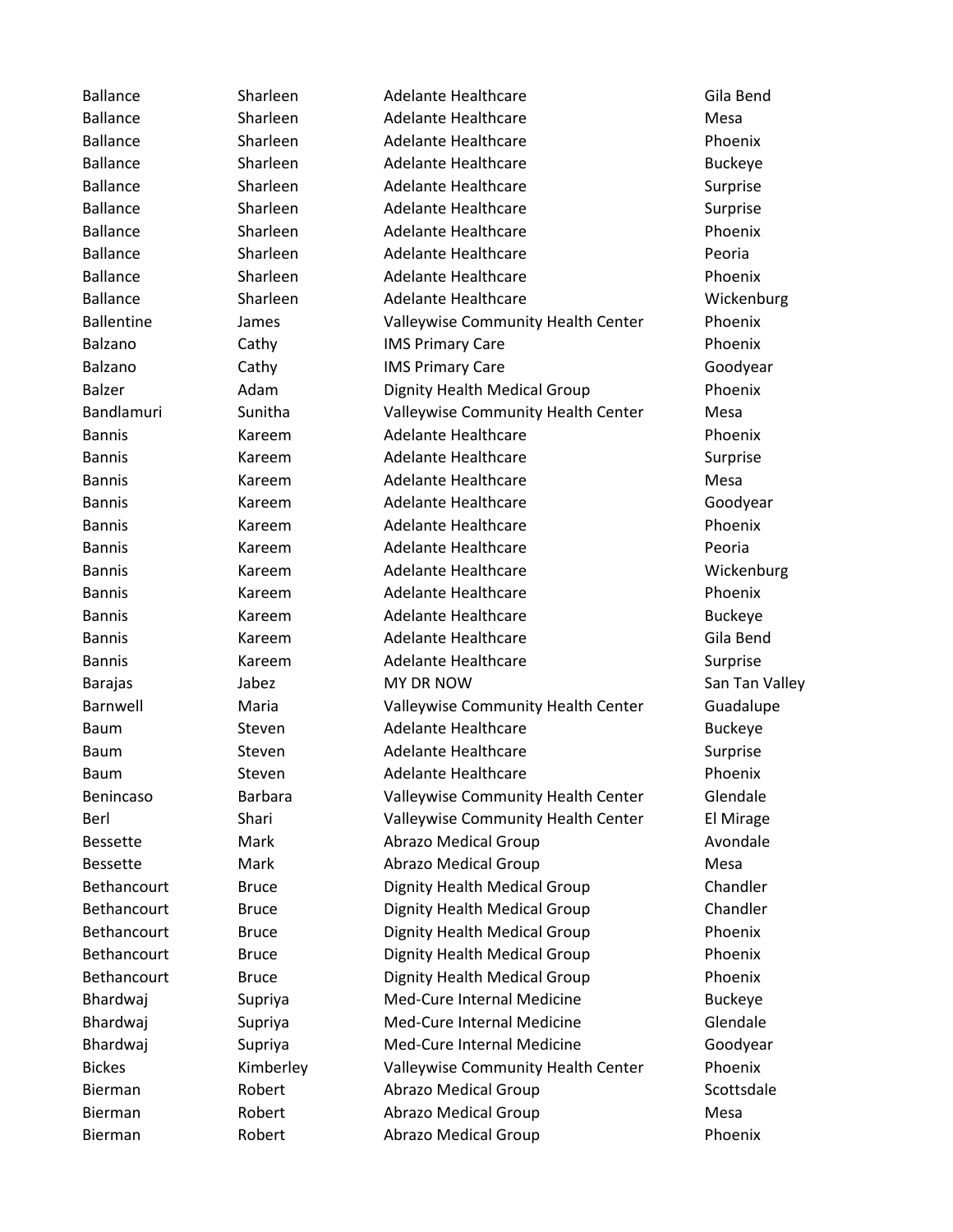Bitutu-omwancha Caroline MY DR NOW Chandler Bitutu-omwancha Caroline MY DR NOW Phoenix Bitutu-omwancha Caroline MY DR NOW Mesa Bitutu-omwancha Caroline MY DR NOW San Tan Valley Bjarko Jeri MY DR NOW Gilbert Blackburn Megan Abrazo Medical Group Buckeye Blackburn Megan Abrazo Medical Group Buckeye Blackshear Kirstine Abrazo Medical Group Buckeye Blackshear **Kirstine** Abrazo Medical Group **Phoenix** Blackshear Kirstine Abrazo Medical Group Buckeye Boddupalli Deepti Dignity Health Medical Group Phoenix Brady **Kathleen** Adelante Healthcare **Mickenburg** Brady **Kathleen** Adelante Healthcare **Goodyear** Goodyear Brady Michael Adelante Healthcare Surprise Brady **Michael Adelante Healthcare** Goodyear Bratcher **Paul Paul Westview Family Medicine** Avondale Brown Linda Abrazo Medical Group Phoenix Brown Linda Abrazo Medical Group Phoenix Brown **Example 2 Linda Abrazo Medical Group Clendale** Brown Linda Abrazo Medical Group Glendale Brown **Example 2** Linda **Abrazo Medical Group Avondale** Brubaker William North Phoenix Internal Medicine Phoenix Bryce Carl Carl Abrazo Medical Group Phoenix Bucaj Merima Abrazo Medical Group Phoenix Bucaj Merima Abrazo Medical Group Phoenix Bucaj Merima Abrazo Medical Group Phoenix Budhu Glory MY DR NOW **Phoenix** Budhu Glory MY DR NOW Phoenix Buenafe Michelle Valleywise Community Health Center El Mirage Buenafe Michelle Valleywise Community Health Center Phoenix Buenafe Michelle Valleywise Community Health Center Avondale Buenafe **Michelle** Valleywise Community Health Center Phoenix Buenafe Michelle Valleywise Community Health Center Mesa Buenafe Michelle Valleywise Community Health Center Chandler Buenafe **Michelle** Valleywise Community Health Center Phoenix Buenafe Michelle Valleywise Community Health Center Glendale Buenafe Michelle Valleywise Community Health Center Phoenix Buenafe Michelle Valleywise Community Health Center Peoria Buenafe Michelle Valleywise Community Health Center Phoenix Buenafe Michelle Valleywise Community Health Center Guadalupe Buenafe Michelle Valleywise Community Health Center Phoenix Buggle Sarah Valleywise Community Health Center El Mirage Buie 1988 - MY DR NOW San Tan Valley Burckhard Brandie Valleywise Community Health Center Phoenix Burckhard Brandie Valleywise Community Health Center Phoenix Burckhard Brandie Valleywise Community Health Center Phoenix Burkert **The Penny Tempe Family Practice** Tempe Family Practice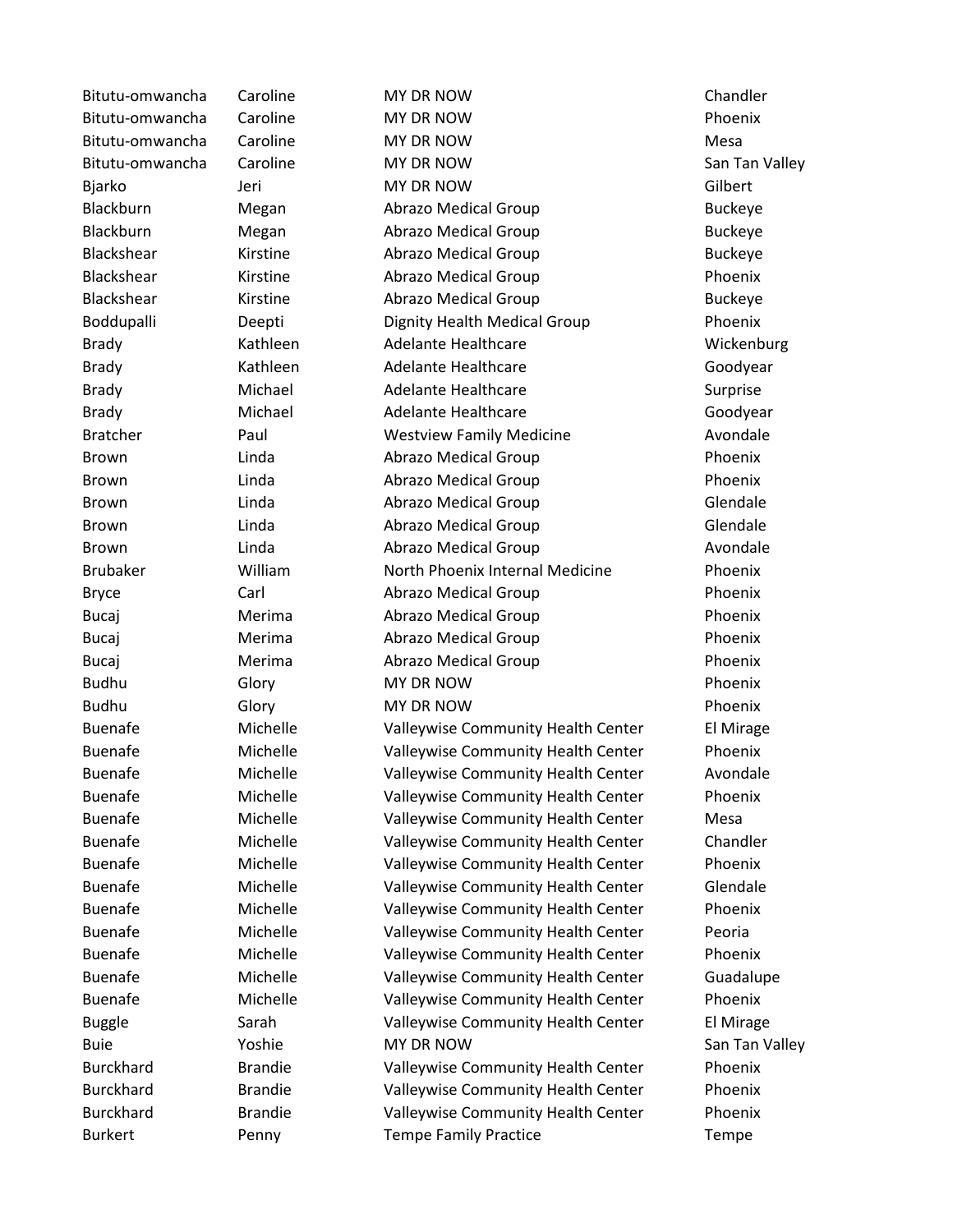Byers Wendy Valleywise Community Health Center Chandler Calderon Angela Abrazo Medical Group Phoenix Calderon **Angela** Abrazo Medical Group **Abrazo Abrazo Medical Accepts** Scottsdale Calderon Angela Abrazo Medical Group Scottsdale Campion Vanna Dignity Health Medical Group Phoenix Campion Vanna Dignity Health Medical Group Chandler Carlton Wendi Dignity Health Medical Group Phoenix Carmichael J Kevin Valleywise Community Health Center Peoria Carmichael J Kevin Valleywise Community Health Center Phoenix Carmichael J Kevin Valleywise Community Health Center Guadalupe Carmichael J Kevin Valleywise Community Health Center Phoenix Carmichael J Kevin Valleywise Community Health Center Avondale Carmichael J Kevin Valleywise Community Health Center Phoenix Carmichael J Kevin Valleywise Community Health Center Chandler Carr Jessica MY DR NOW San Tan Valley Carrasco Androuw Valleywise Community Health Center Phoenix Carver **Carver Communist Communist Chandler** MY DR NOW Chandler Carver Jeanne MY DR NOW Mesa Carver **Carver Carver Carver Carver Carver Carver Account Carver Account Carver Account Carver Account Carver Account Carver Account Carver Account Carver Account Carver Account Carver Account Carver Account Carver Account** Carver **Carver Carver Carver Carver Carver Carver Carver Carver Carver Carver Carver Carver Carver Carver Carver Carver Carver Carver Carver Carver Carver Carver Carver Carver Carver Carver Carver Carver Carver Carver Carv** Carver Jeanne MY DR NOW San Tan Valley Carver Jeanne MY DR NOW Gilbert Carver Jeanne MY DR NOW Mesa Casillan Jean Khara Valleywise Community Health Center Phoenix Casillan Jean Khara Valleywise Community Health Center Glendale Casillan Jean Khara Valleywise Community Health Center Avondale Castro **Manuel Herlinda** Adelante Healthcare **Adelahe Healthcare** Surprise Castro Michael Arrowhead Internal Medicine Glendale Chadwick David IMS Primary Care Phoenix Chander **Ankit** Ankit TriVita Clinic of Integrative Medicine Scottsdale Chang **Ricky Ricky** Valleywise Community Health Center Phoenix Chavez Dennis MY DR NOW San Tan Valley Chavez Garcia Bryan **IMS Primary Care Avondale** Avondale Chavez Garcia Bryan IMS Primary Care Avondale Cheruvu Rajalakshmi Valleywise Community Health Center Glendale Chew Victoria Valleywise Community Health Center Phoenix Chew Victoria Valleywise Community Health Center Guadalupe Chew Victoria Valleywise Community Health Center Avondale Chew Victoria Valleywise Community Health Center Chandler Chew Victoria Valleywise Community Health Center Phoenix Chew Victoria Valleywise Community Health Center Phoenix Chew Victoria Valleywise Community Health Center Mesa Chew Victoria Valleywise Community Health Center Peoria Chew Victoria Valleywise Community Health Center Phoenix Ching Carlos Carlos MY DR NOW San Tan Valley Church **Paige** MY DR NOW **MACHON MESA** Church Paige MY DR NOW Gilbert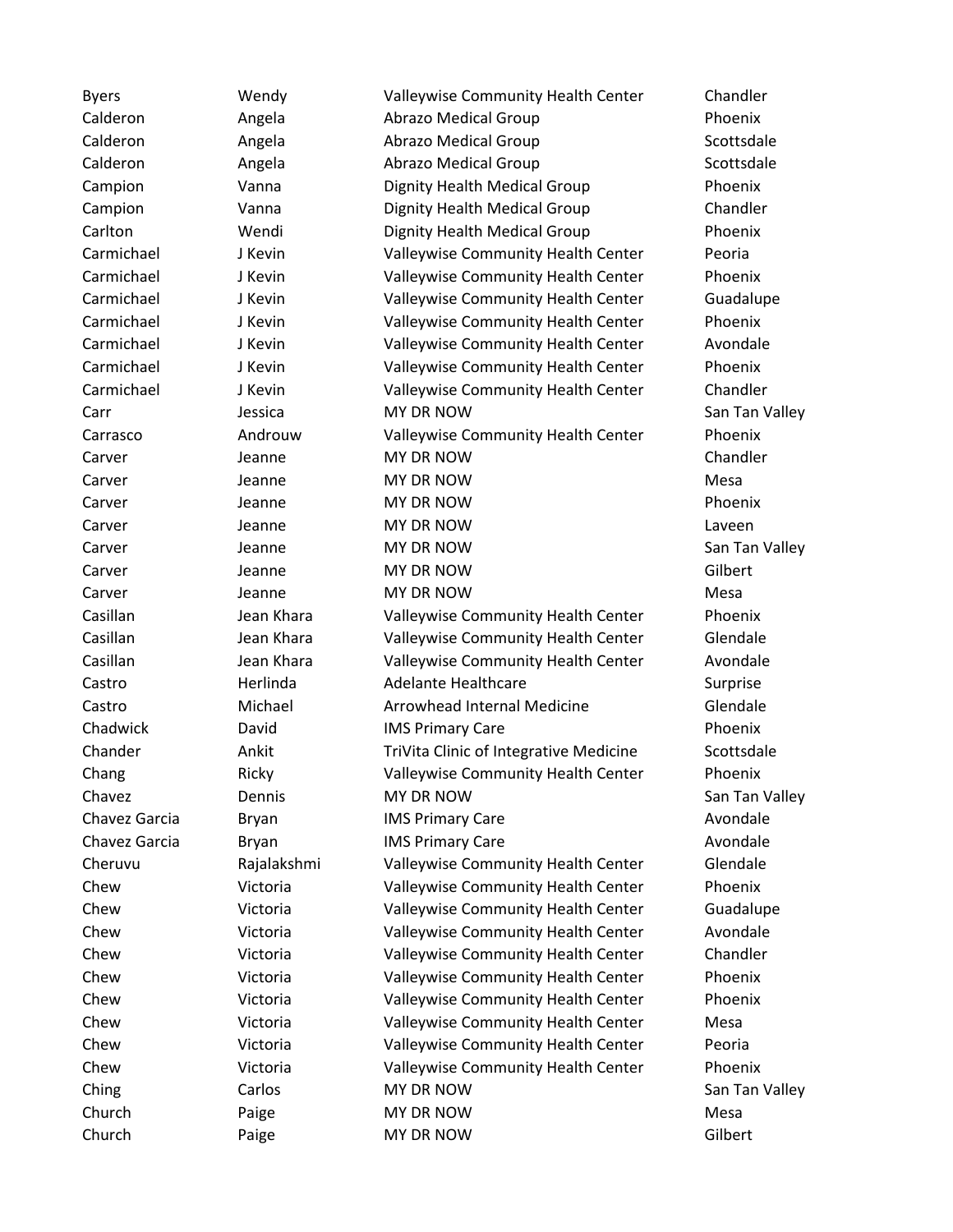| Church     | Paige    | MY DR NOW                          | Phoenix        |
|------------|----------|------------------------------------|----------------|
| Church     | Paige    | MY DR NOW                          | San Tan Valley |
| Church     | Paige    | MY DR NOW                          | Laveen         |
| Church     | Paige    | MY DR NOW                          | Chandler       |
| Church     | Paige    | MY DR NOW                          | Mesa           |
| Clous      | Vickie   | MY DR NOW                          | Chandler       |
| Clous      | Vickie   | MY DR NOW                          | Laveen         |
| Clous      | Vickie   | MY DR NOW                          | Mesa           |
| Clous      | Vickie   | MY DR NOW                          | San Tan Valley |
| Clous      | Vickie   | MY DR NOW                          | Mesa           |
| Clous      | Vickie   | MY DR NOW                          | Gilbert        |
| Clous      | Vickie   | MY DR NOW                          | Phoenix        |
| Cobb       | Tyler    | Valleywise Community Health Center | Avondale       |
| Coleman    | Zaqueena | Valleywise Community Health Center | Phoenix        |
| Combs      | Kara     | <b>Adelante Healthcare</b>         | Goodyear       |
| Combs      | Kara     | <b>Adelante Healthcare</b>         | Surprise       |
| Conkle     | James    | <b>Adelante Healthcare</b>         | Surprise       |
| Conway     | Charles  | <b>IMS Primary Care</b>            | Phoenix        |
| Conway     | Charles  | <b>IMS Primary Care</b>            | Phoenix        |
| Cool       | Jennifer | Lakeside Internal Medicine         | Sun Lakes      |
| Cooperman  | David    | MY DR NOW                          | Chandler       |
| Cordero    | Mario    | MY DR NOW                          | Mesa           |
| Cordero    | Mario    | MY DR NOW                          | Mesa           |
| Cordero    | Mario    | MY DR NOW                          | San Tan Valley |
| Cordova    | Katrina  | <b>Adelante Healthcare</b>         | Goodyear       |
| Cordova    | Katrina  | <b>Adelante Healthcare</b>         | Mesa           |
| Cordova    | Katrina  | <b>Adelante Healthcare</b>         | Surprise       |
| Cordova    | Katrina  | <b>Adelante Healthcare</b>         | Surprise       |
| Cox        | Melia    | <b>Adelante Healthcare</b>         | Goodyear       |
| Cox        | Melia    | <b>Adelante Healthcare</b>         | Peoria         |
| Cox        | Melia    | <b>Adelante Healthcare</b>         | Surprise       |
| Cox        | Melia    | <b>Adelante Healthcare</b>         | Surprise       |
| Cox        | Melia    | <b>Adelante Healthcare</b>         | Wickenburg     |
| Cox        | Melia    | <b>Adelante Healthcare</b>         | <b>Buckeye</b> |
| Cox        | Melia    | <b>Adelante Healthcare</b>         | Gila Bend      |
| Cox        | Melia    | <b>Adelante Healthcare</b>         | Mesa           |
| Cox        | Melia    | <b>Adelante Healthcare</b>         | Phoenix        |
| Crain      | Allison  | Dignity Health Medical Group       | Phoenix        |
| Cunningham | Corina   | Homan Hajbandeh MD                 | Chandler       |
| Cunningham | Donald   | <b>Pueblo Family Physicians</b>    | Phoenix        |
| Cunningham | Donald   | <b>Pueblo Family Physicians</b>    | Scottsdale     |
| Cunningham | Douglas  | <b>Pueblo Family Physicians</b>    | Scottsdale     |
| Cunningham | Douglas  | <b>Pueblo Family Physicians</b>    | Phoenix        |
| Cunningham | Corina   | George Roso MD                     | Chandler       |
| Curtis     | Jeffrey  | Valleywise Community Health Center | Phoenix        |
| Dann       | Jeffrey  | <b>Adelante Healthcare</b>         | Surprise       |
| Dann       | Jeffrey  | Adelante Healthcare                | Goodyear       |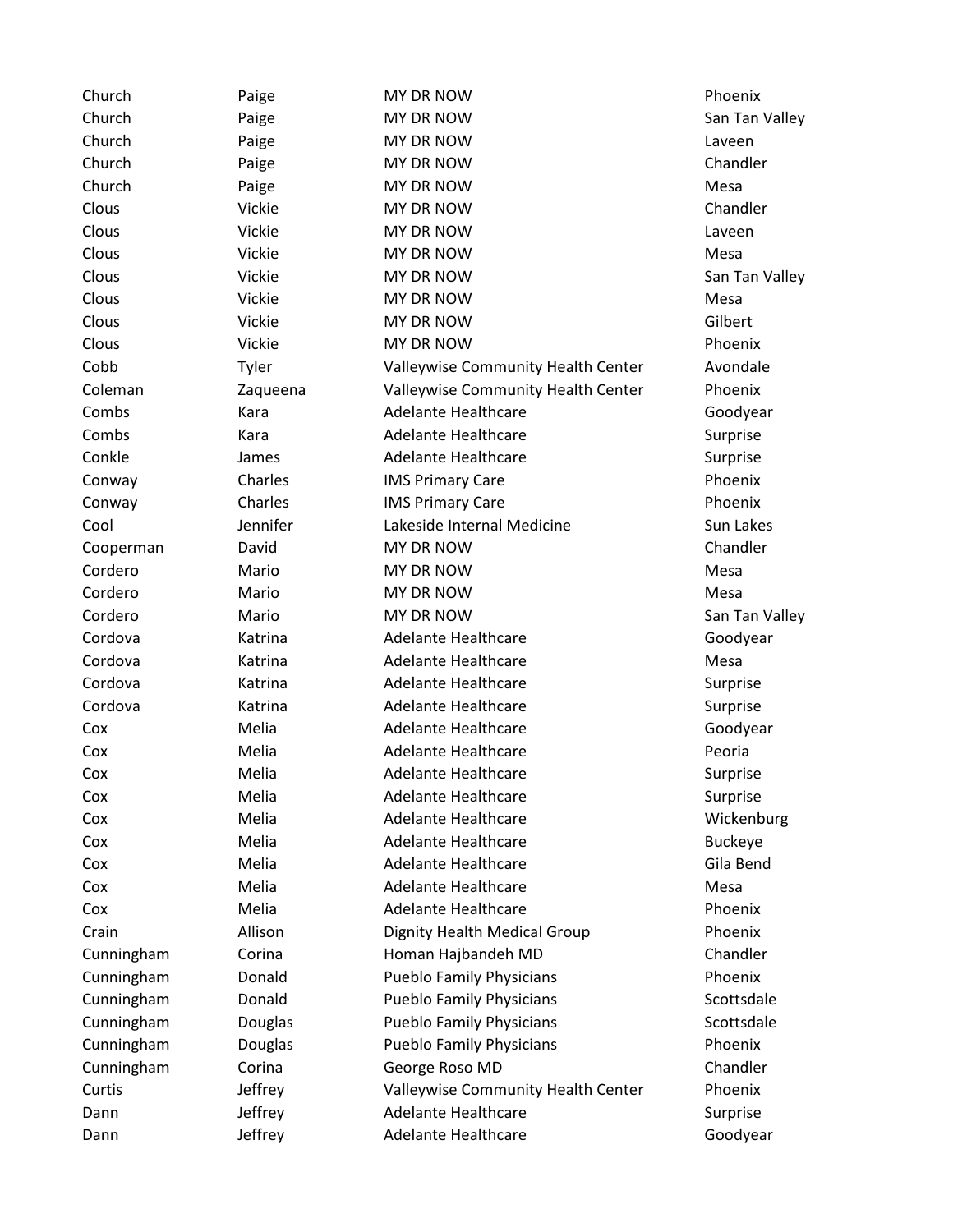| Dann          | Jeffrey         | Adelante Healthcare                | Phoenix        |
|---------------|-----------------|------------------------------------|----------------|
| Davidov       | Ellana          | MY DR NOW                          | Gilbert        |
| Davidov       | Ellana          | MY DR NOW                          | Phoenix        |
| Davidov       | Ellana          | MY DR NOW                          | Phoenix        |
| Davidov       | Ellana          | MY DR NOW                          | Mesa           |
| Davidov       | Ellana          | MY DR NOW                          | Laveen         |
| Davidov       | Ellana          | MY DR NOW                          | San Tan Valley |
| Davidov       | Ellana          | MY DR NOW                          | Chandler       |
| Davidov       | Ellana          | MY DR NOW                          | Mesa           |
| Deem          | Kiara           | MY DR NOW                          | Mesa           |
| Deem          | Kiara           | MY DR NOW                          | San Tan Valley |
| Del Rosario   | Mary            | Dignity Health Medical Group       | Chandler       |
| Del Rosario   | Mary            | Dignity Health Medical Group       | Chandler       |
| Delafield     | Nathan          | Valleywise Community Health Center | Phoenix        |
| Delafield     | Nathan          | Valleywise Community Health Center | Phoenix        |
| Delatte       | Lily            | Ocotillo Internal Medicine         | Chandler       |
| Derasin       | Jetta           | <b>Adelante Healthcare</b>         | Mesa           |
| Derasin       | Jetta           | <b>Adelante Healthcare</b>         | Goodyear       |
| Dettra        | Jessica         | MY DR NOW                          | Avondale       |
| Deveau        | Kristina        | <b>IMS Primary Care</b>            | Goodyear       |
| Dietrich-lake | Laura           | Valleywise Community Health Center | Mesa           |
| Dietrich-lake | Laura           | Valleywise Community Health Center | Chandler       |
| <b>Dimas</b>  | Jennifer        | <b>Adelante Healthcare</b>         | Goodyear       |
| <b>Dimas</b>  | Jennifer        | <b>Adelante Healthcare</b>         | Surprise       |
| Divito        | Brittany        | Valleywise Community Health Center | Chandler       |
| Divito        | Brittany        | Valleywise Community Health Center | Peoria         |
| Divito        | Brittany        | Valleywise Community Health Center | Phoenix        |
| Divito        | <b>Brittany</b> | Valleywise Community Health Center | Glendale       |
| Domfeh        | Nana            | Dignity Health Medical Group       | Phoenix        |
| Domfeh        | Nana            | Dignity Health Medical Group       | Phoenix        |
| Donesa Zuzak  | Kathryn         | Live Well Family Medicine          | Chandler       |
| Doney         | Jessica         | Dignity Health Medical Group       | Phoenix        |
| Doney         | Jessica         | Dignity Health Medical Group       | Chandler       |
| Drury         | Michael         | <b>IMS Primary Care</b>            | Phoenix        |
| Drury         | Michael         | <b>IMS Primary Care</b>            | Phoenix        |
| Duke          | Matthew         | <b>Abrazo Medical Group</b>        | <b>Buckeye</b> |
| Duke          | Matthew         | <b>Abrazo Medical Group</b>        | <b>Buckeye</b> |
| Duncan        | Katherine       | <b>Abrazo Medical Group</b>        | Phoenix        |
| Duncan        | Katherine       | <b>Abrazo Medical Group</b>        | Phoenix        |
| Duncan        | Katherine       | <b>Abrazo Medical Group</b>        | Phoenix        |
| Dunnigan      | Anthony         | Valleywise Community Health Center | Phoenix        |
| Duong         | <b>Binh</b>     | Dignity Health Medical Group       | Phoenix        |
| Durham        | Joyce           | <b>ASAP Health Solutions</b>       | Cave Creek     |
| Edmond        | Shawnte         | <b>Adelante Healthcare</b>         | Goodyear       |
| Edmond        | Shawnte         | <b>Adelante Healthcare</b>         | Phoenix        |
| Elez          | Nikolina        | Valleywise Community Health Center | Phoenix        |
| Elkan         | Jason           | MY DR NOW                          | San Tan Valley |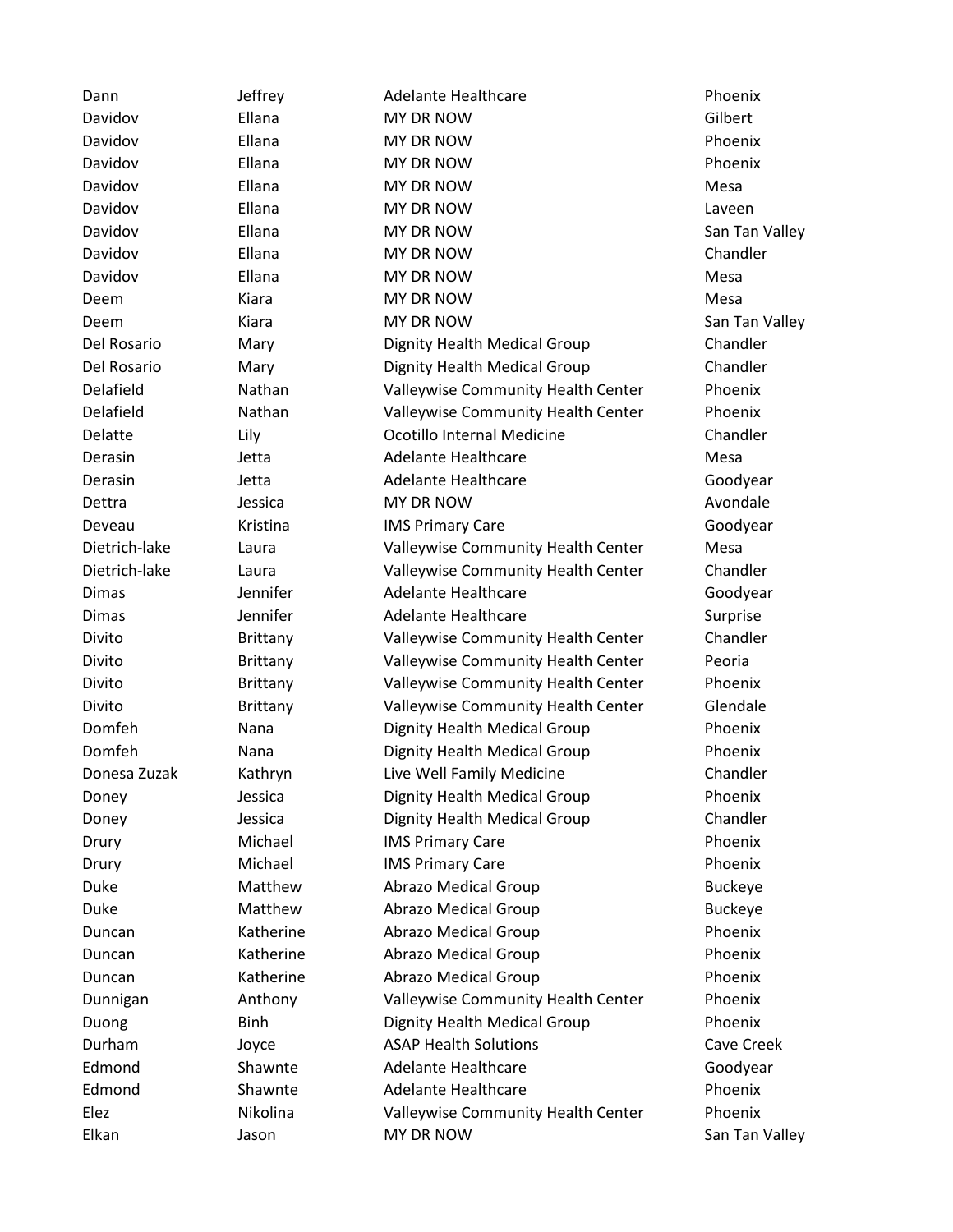| Elnicky       | Carol Jean  | Valleywise Community Health Center | Phoenix        |
|---------------|-------------|------------------------------------|----------------|
| Elwood        | Heather     | <b>MY DR NOW</b>                   | San Tan Valley |
| Elwood        | Heather     | MY DR NOW                          | Mesa           |
| Elwood        | Heather     | MY DR NOW                          | Laveen         |
| Elwood        | Heather     | MY DR NOW                          | Chandler       |
| Elwood        | Heather     | MY DR NOW                          | Gilbert        |
| Elwood        | Heather     | MY DR NOW                          | Mesa           |
| Elwood        | Heather     | MY DR NOW                          | Phoenix        |
| Elwood        | Heather     | <b>MY DR NOW</b>                   | Avondale       |
| Elyse         | Summer      | Valleywise Community Health Center | Glendale       |
| Encinas       | Lenore      | Valleywise Community Health Center | Guadalupe      |
| Erbes         | Megan       | <b>IMS Primary Care</b>            | Goodyear       |
| Ericson       | Tammy       | MY DR NOW                          | Laveen         |
| Ericson       | Tammy       | MY DR NOW                          | Mesa           |
| Ericson       | Tammy       | MY DR NOW                          | San Tan Valley |
| Ericson       | Tammy       | MY DR NOW                          | Phoenix        |
| Ericson       | Tammy       | MY DR NOW                          | Mesa           |
| Ericson       | Tammy       | MY DR NOW                          | Chandler       |
| Ericson       | Tammy       | MY DR NOW                          | Gilbert        |
| Ernst         | Carly       | <b>Abrazo Medical Group</b>        | Scottsdale     |
| Ernst         | Carly       | <b>Abrazo Medical Group</b>        | Phoenix        |
| Escamilla     | Celina      | MY DR NOW                          | Phoenix        |
| Estes         | April       | Valleywise Community Health Center | Mesa           |
| Estes         | April       | Valleywise Community Health Center | Chandler       |
| Evans         | Deayrie     | MY DR NOW                          | Avondale       |
| Evans         | Deayrie     | MY DR NOW                          | Phoenix        |
| Evans         | Billy       | <b>Abrazo Medical Group</b>        | Avondale       |
| Fallacaro     | Nicole      | MY DR NOW                          | Phoenix        |
| Fallacaro     | Nicole      | MY DR NOW                          | Gilbert        |
| Fallacaro     | Nicole      | MY DR NOW                          | Chandler       |
| Fallacaro     | Nicole      | MY DR NOW                          | Mesa           |
| Fallacaro     | Nicole      | MY DR NOW                          | Mesa           |
| Fallacaro     | Nicole      | MY DR NOW                          | San Tan Valley |
| Fallacaro     | Nicole      | MY DR NOW                          | Laveen         |
| Farrell       | Dominic     | Homan Hajbandeh MD                 | Chandler       |
| Farrell       | Dominic     | George Roso MD                     | Chandler       |
| Ferschke      | Christopher | <b>Adelante Healthcare</b>         | Gila Bend      |
| Finley        | Molly       | MY DR NOW                          | Phoenix        |
| Finley        | Molly       | MY DR NOW                          | San Tan Valley |
| Flores        | Alfredo     | MY DR NOW                          | Phoenix        |
| <b>Flores</b> | Larissa     | <b>IMS Primary Care</b>            | Avondale       |
| Flores        | Larissa     | <b>IMS Primary Care</b>            | Avondale       |
| Flores        | Larissa     | <b>IMS Primary Care</b>            | Avondale       |
| Fossey        | Robyn       | Med-Cure Internal Medicine         | <b>Buckeye</b> |
| Fossey        | Robyn       | Med-Cure Internal Medicine         | Goodyear       |
| Fox           | William     | MY DR NOW                          | San Tan Valley |
| Fox           | William     | MY DR NOW                          | Chandler       |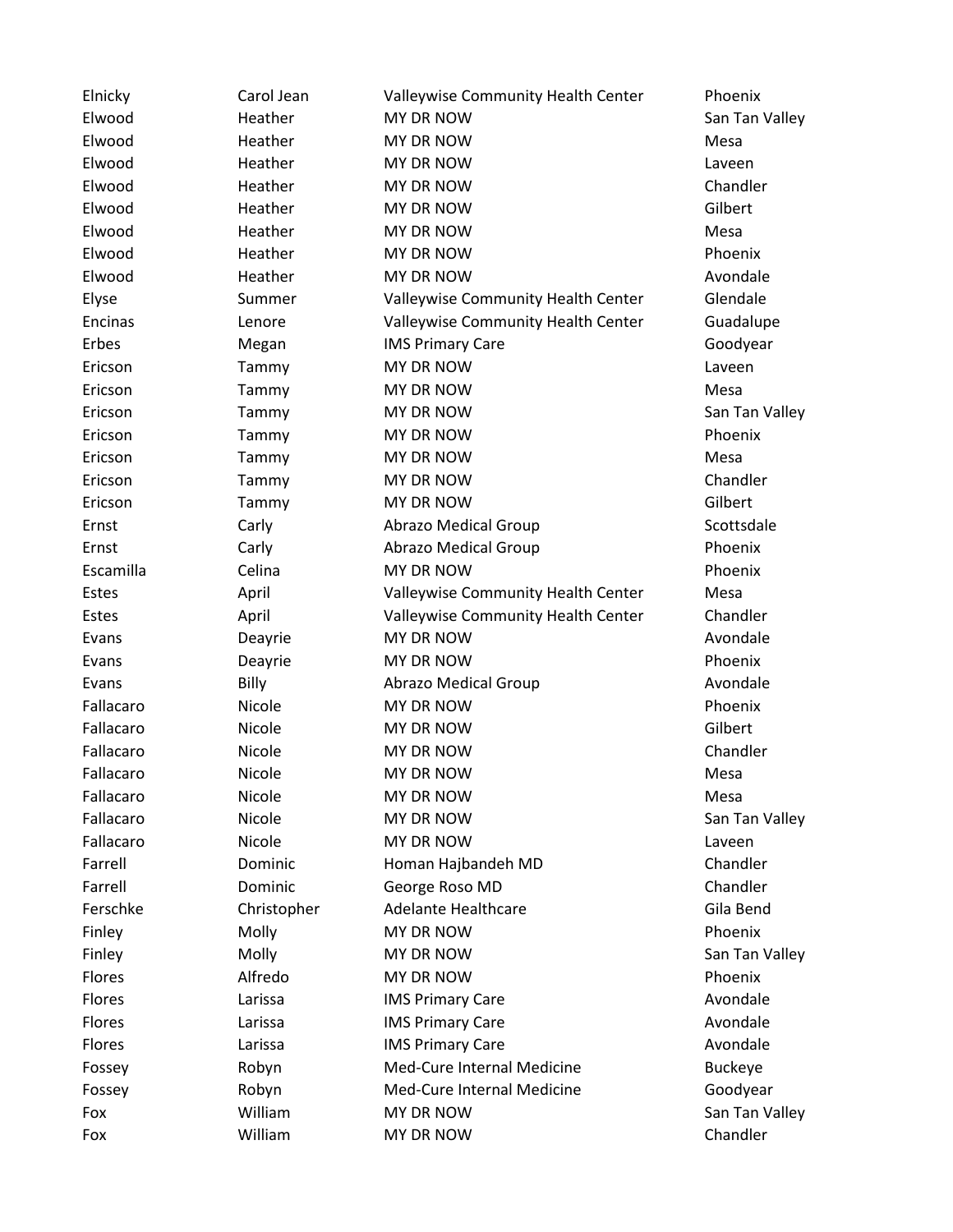Fox **MILLIAM MY DR NOW Phoenix** Fox **William** MY DR NOW **NOW** Laveen Fox William MY DR NOW Gilbert Francyk David Family Practice Specialists Phoenix Francyk Jennifer Family Practice Specialists Phoenix Frazer **Ryan Ryan Pueblo Family Physicians** Phoenix Frazer Ryan Ryan Pueblo Family Physicians Scottsdale Friedman Rachel Valleywise Community Health Center Phoenix Friedman Rachel Valleywise Community Health Center Phoenix Frischknecht Adam Valleywise Community Health Center Phoenix Garcia Barbara Abrazo Medical Group Glendale Garcia **Barbara** Barbara **Abrazo Medical Group Phoenix** Garcia Robert Dignity Health Medical Group Phoenix Garg Deepanshu Med-Cure Internal Medicine Buckeye Garg Deepanshu Med-Cure Internal Medicine Goodyear Garg **Deepanshu** Med-Cure Internal Medicine Goodyear Gay Johnson Maureen MY DR NOW Mesa Gay Johnson Maureen MY DR NOW San Tan Valley Gay Johnson Maureen MY DR NOW Phoenix Gay Johnson Maureen MY DR NOW Chandler Gazda Renee Abrazo Medical Group Phoenix Gazda Renee Abrazo Medical Group Phoenix Gbemudu Bonte Adelante Healthcare Goodyear Gettens Christina MY DR NOW San Tan Valley Ghanta Sasi Abrazo Medical Group Buckeye Ghanta Sasi Abrazo Medical Group Buckeye Ghattas **Edward** Abrazo Medical Group **Peoria** Ghattas Edward Abrazo Medical Group Peoria Ghattas Edward Abrazo Medical Group Peoria Ghattas **Edward** Abrazo Medical Group Glendale Ghattas Edward Abrazo Medical Group Glendale Ghattas **Edward** Abrazo Medical Group Glendale Giacone **Heather** Valleywise Community Health Center Phoenix Gill **Surprise Communist Communist Communist Communist Communist Communist Communist Communist Communist Communist Communist Communist Communist Communist Communist Communist Communist Communist Communist Communist Communi** Gill **Capinderjit** Adelante Healthcare Goodyear Gloyd Timothy Family Practice Specialists Phoenix Goldman **Rebecca** Family Medical and Wellness Care Phoenix Goldman Allan Family Practice Specialists Phoenix Gonzalez Nadine MY DR NOW Phoenix Gotshall **Rosemarie** IMS Primary Care Rosemarie Rosemarie **IMS** Primary Care Care Roseman Rose Rose Graham Cayla MY DR NOW Caween Graham Cayla MY DR NOW Mesa Graham Cayla MY DR NOW Cassette Mesa Graham Cayla MY DR NOW Gilbert Graham Cayla MY DR NOW San Tan Valley Graham Cayla Cayla MY DR NOW Chandler Grenier Vicki MY DR NOW San Tan Valley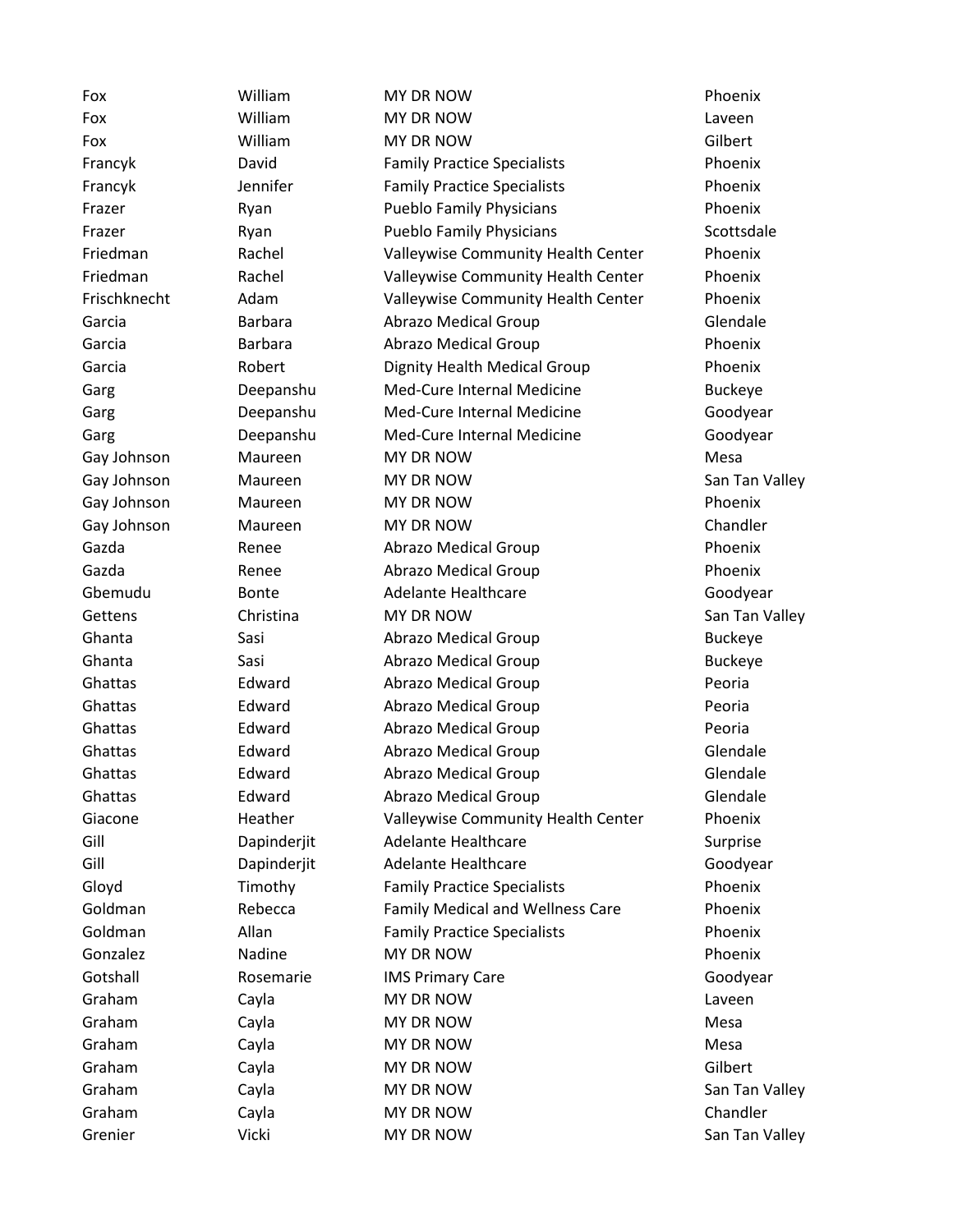| Groh           | <b>Brett</b> | MY DR NOW                          | Gilbert        |
|----------------|--------------|------------------------------------|----------------|
| Guerrero       | Carlo        | Valleywise Community Health Center | Phoenix        |
| Guerrero       | Silvia       | <b>ASAP Health Solutions</b>       | Cave Creek     |
| Guess          | Jennifer     | <b>IMS Primary Care</b>            | <b>Buckeye</b> |
| Guess          | Jennifer     | <b>IMS Primary Care</b>            | Phoenix        |
| Guess          | Jennifer     | <b>IMS Primary Care</b>            | Phoenix        |
| Gupta          | Sunita       | <b>East Valley Family Practice</b> | Gilbert        |
| Guse           | Megan        | Ocotillo Internal Medicine         | Chandler       |
| Haerter        | Sonal        | Dignity Health Medical Group       | Phoenix        |
| Haimov         | Daniela      | <b>Pueblo Family Physicians</b>    | Phoenix        |
| Hajbandeh      | Homan        | Homan Hajbandeh MD                 | Chandler       |
| Hake           | Michael      | Dignity Health Medical Group       | Chandler       |
| Hall           | Drew         | Ocotillo Internal Medicine         | Gilbert        |
| Hall           | Drew         | Ocotillo Internal Medicine         | Chandler       |
| Harbottle      | Michelle     | Valleywise Community Health Center | Chandler       |
| Hardaway       | Jasmyn       | <b>Maready Medical</b>             | Mesa           |
| Harris         | Cara         | MY DR NOW                          | Gilbert        |
| Harris         | Andrea       | Valleywise Community Health Center | Avondale       |
| Harris         | Andrea       | Valleywise Community Health Center | Guadalupe      |
| Harris         | Andrea       | Valleywise Community Health Center | Phoenix        |
| Harris         | Andrea       | Valleywise Community Health Center | Chandler       |
| Harris         | Andrea       | Valleywise Community Health Center | Phoenix        |
| Harris         | Andrea       | Valleywise Community Health Center | Phoenix        |
| Harris         | Andrea       | Valleywise Community Health Center | Phoenix        |
| Harris         | Andrea       | Valleywise Community Health Center | Phoenix        |
| Harris         | Andrea       | Valleywise Community Health Center | Mesa           |
| Harris         | Andrea       | Valleywise Community Health Center | Peoria         |
| Harter         | Christine    | <b>Abrazo Medical Group</b>        | Glendale       |
| Harter         | Christine    | <b>Abrazo Medical Group</b>        | Glendale       |
| Hartzell       | Sally        | MY DR NOW                          | Gilbert        |
| Hartzell       | Sally        | MY DR NOW                          | Chandler       |
| Hartzell       | Sally        | MY DR NOW                          | Laveen         |
| Hartzell       | Sally        | MY DR NOW                          | San Tan Valley |
| Hartzell       | Sally        | MY DR NOW                          | Mesa           |
| Hartzell       | Sally        | MY DR NOW                          | Mesa           |
| <b>Hawkins</b> | Carrie       | MY DR NOW                          | Mesa           |
| <b>Hawkins</b> | Carrie       | MY DR NOW                          | Mesa           |
| <b>Hawkins</b> | Carrie       | MY DR NOW                          | Chandler       |
| <b>Hawkins</b> | Carrie       | MY DR NOW                          | San Tan Valley |
| <b>Hawkins</b> | Carrie       | MY DR NOW                          | Laveen         |
| <b>Hawkins</b> | Carrie       | MY DR NOW                          | Phoenix        |
| <b>Hawkins</b> | Carrie       | MY DR NOW                          | Gilbert        |
| Hernandez      | Martin       | Live Well Family Medicine          | Chandler       |
| Higgins        | Amanda       | Sun Lakes Family Physicians        | Sun Lakes      |
| Hill           | Jenessa      | Valleywise Community Health Center | Phoenix        |
| Ho             | Jenny        | <b>Abrazo Medical Group</b>        | Glendale       |
| Ho             | Jenny        | <b>Abrazo Medical Group</b>        | Phoenix        |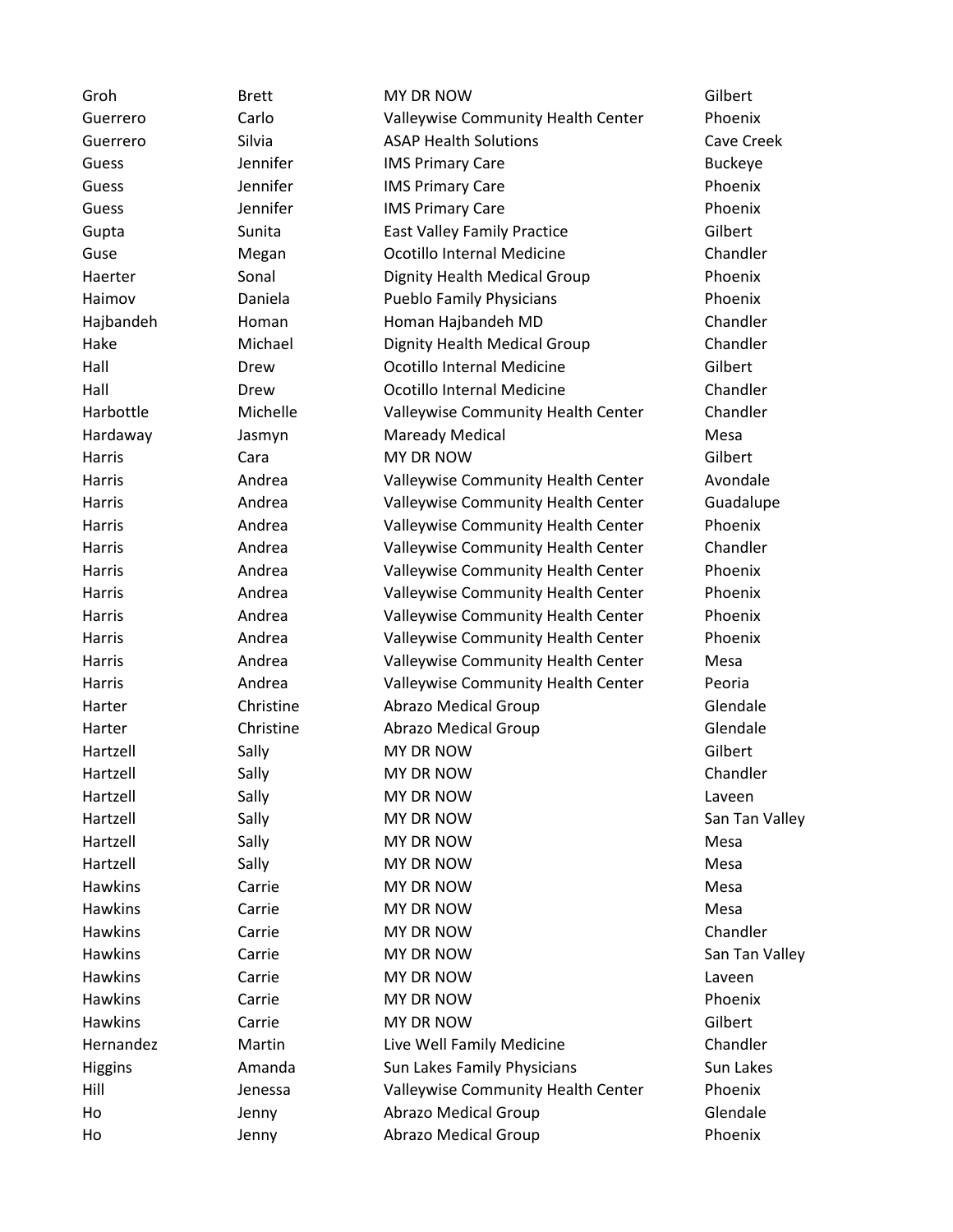Ho Jenny Abrazo Medical Group Phoenix Hoang Phat Westview Family Medicine Phoenix Hoang Phat Westview Family Medicine Avondale Hoang Phat Westview Family Medicine Glendale Hoang **Phat** Phat Westview Family Medicine **Phoenix** Hogan Peter Dignity Health Medical Group Phoenix Hogan **Peter** Dignity Health Medical Group Chandler Hogan **Peter** Dignity Health Medical Group Chandler Hogan Peter Dignity Health Medical Group Phoenix Hogan **Peter** Dignity Health Medical Group Chandler Horsley Robert Valleywise Community Health Center Phoenix Horsley Robert Valleywise Community Health Center Phoenix Hoskins **1st Care Family Medical** Phoenix **Phoenix** Hoskins Ruth 1st Care Family Medical Mesa Hunt Megan Pinon Family Medicine Chandler Hurtado Luis MY DR NOW San Tan Valley Husband Phillip Dignity Health Medical Group Chandler Husband Phillip Dignity Health Medical Group Gilbert Husband Phillip Dignity Health Medical Group Mesa Husband Phillip Dignity Health Medical Group Chandler Husband Phillip Dignity Health Medical Group Chandler Huszti Kimberly MY DR NOW Laveen Huszti Kimberly MY DR NOW San Tan Valley Huszti Kimberly MY DR NOW Phoenix Huszti Kimberly MY DR NOW Mesa Huszti **Kimberly MY DR NOW** Mesa Huszti Kimberly MY DR NOW Gilbert Huszti Kimberly MY DR NOW Chandler Ibarra **IMS Primary Care Care Phoenix Phoenix** Ibarra Audra IMS Primary Care Buckeye Inzunza Humberto MY DR NOW San Tan Valley Iqbal Umar Dignity Health Medical Group Maricopa Iqbal Umar Dignity Health Medical Group Chandler Iqbal Umar Dignity Health Medical Group Phoenix Iqbal Umar Dignity Health Medical Group Gilbert Irons Terry MY DR NOW San Tan Valley **Irons Terry MY DR NOW Phoenix** Irons Terry MY DR NOW Mesa Irons Terry MY DR NOW Laveen Irons Terry MY DR NOW Gilbert Irons **Terry** MY DR NOW **Mesa** Irons Terry MY DR NOW Chandler Jackson Heidi MY DR NOW Chandler Jackson Heidi MY DR NOW Phoenix Jackson Heidi MY DR NOW Gilbert Jackson Heidi MY DR NOW San Tan Valley James **Nicole Nicole** Valleywise Community Health Center Glendale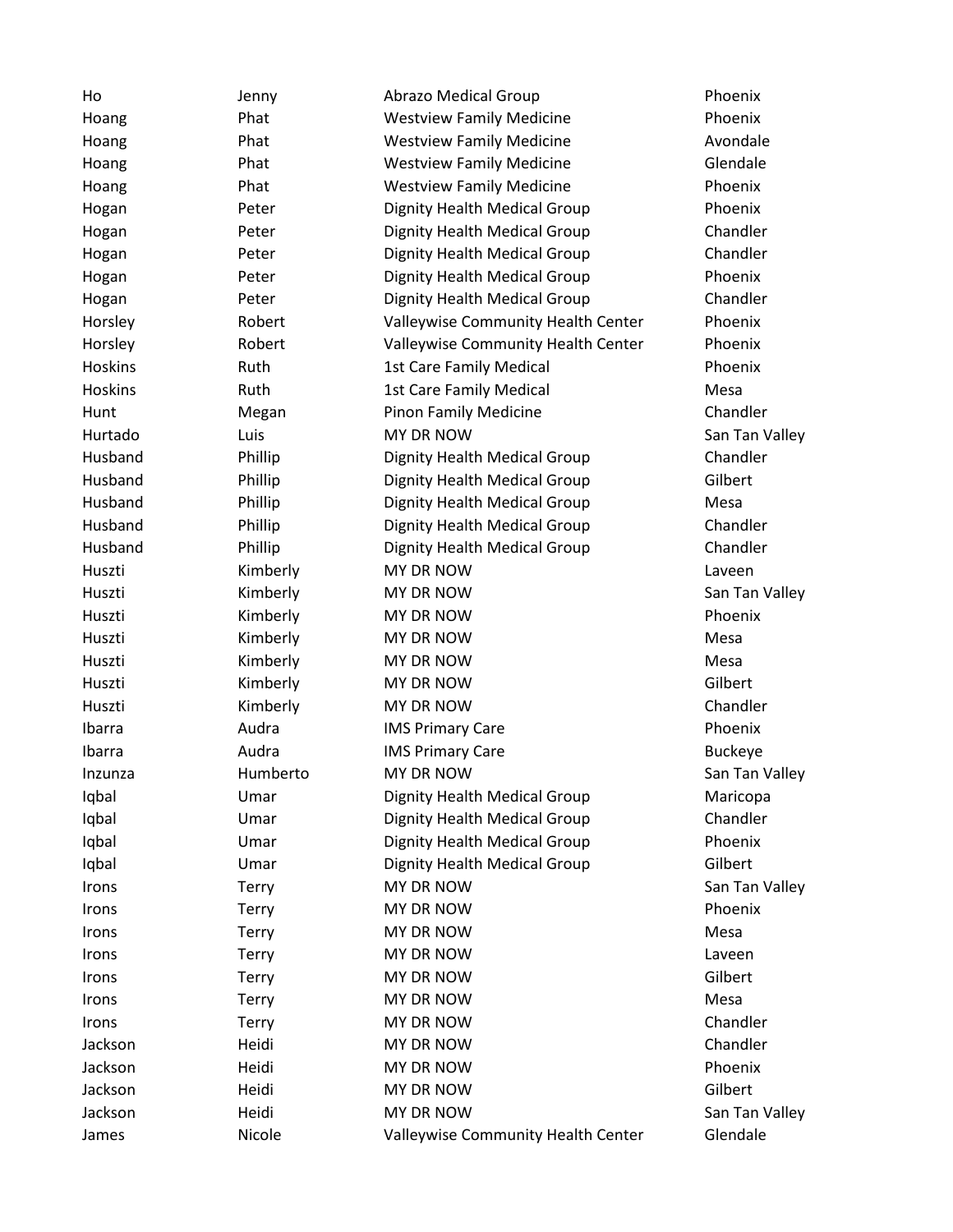James **Nicole Nicole** Valleywise Community Health Center **El Mirage** James Nicole Valleywise Community Health Center Avondale Jasrotia Manav Med-Cure Internal Medicine Goodyear Jasrotia Manav Med-Cure Internal Medicine Goodyear Jasrotia Manav Med-Cure Internal Medicine Buckeye Jazayeri Nasrin MY DR NOW Mesa Jenneford Joseph Abrazo Medical Group Phoenix Jenneford Joseph Abrazo Medical Group Phoenix Jensen Brian Westview Family Medicine Avondale Jhaver **Megan** Infinity Internal Medicine Chandler Jindani Shireen ASAP Health Solutions Cave Creek Jindani Shireen ASAP Health Solutions Phoenix Johnson Valerie MY DR NOW San Tan Valley Johnson Jannas Adelante Healthcare Mesa Jones Sun Fountains Family Care Chandler Jones Sun Fountains Family Care Chandler Jones Lynne Dignity Health Medical Group Phoenix Jones Lynne Dignity Health Medical Group Phoenix Jones **South Continents** Community Health Center Guadalupe Jones **South Auge Community Health Center** Avondale Jones Kortni Valleywise Community Health Center Chandler Jones **Kortni** Valleywise Community Health Center Mesa Jose Sunitha MY DR NOW San Tan Valley Joshi Bhargavi Valleywise Community Health Center Phoenix Joshi Bhargavi Valleywise Community Health Center Phoenix Jurado-flores Christina Dignity Health Medical Group Chandler Kagie Stacia East Valley Primary Care Stacia East Valley Primary Care State States Kalidindi Jahnavi Adelante Healthcare Surprise Kalidindi Jahnavi Adelante Healthcare Mesa Keene **Kimberly** Valleywise Community Health Center Phoenix Kelch Kimberly Dignity Health Medical Group Phoenix Kelch **Kimberly** Dignity Health Medical Group Phoenix Keller **Michael IMS Primary Care** Glendale Glendale Kelly Richard IMS Primary Care Phoenix Kennett **Ronald** IMS Primary Care **Care Goodyear** Goodyear Khakwani Harris IMS Primary Care Buckeye Khakwani **Harris** IMS Primary Care **National Accord Phoenix** Phoenix Khalsa **Ann** Ann Valleywise Community Health Center Phoenix Khan **Afzal** Dignity Health Medical Group Phoenix Khan **Afzal** Afzal Dignity Health Medical Group Phoenix Kiesner Paula Dignity Health Medical Group Phoenix Kim Lauren Associated Internists of Ahwatukee Sun Lakes Kim Kupfer Caroline Dignity Health Medical Group Phoenix Kim Kupfer **Caroline Caroline** Dignity Health Medical Group **Phoenix** King Steven MY DR NOW San Tan Valley King Steven MY DR NOW Schandler King Steven MY DR NOW Silbert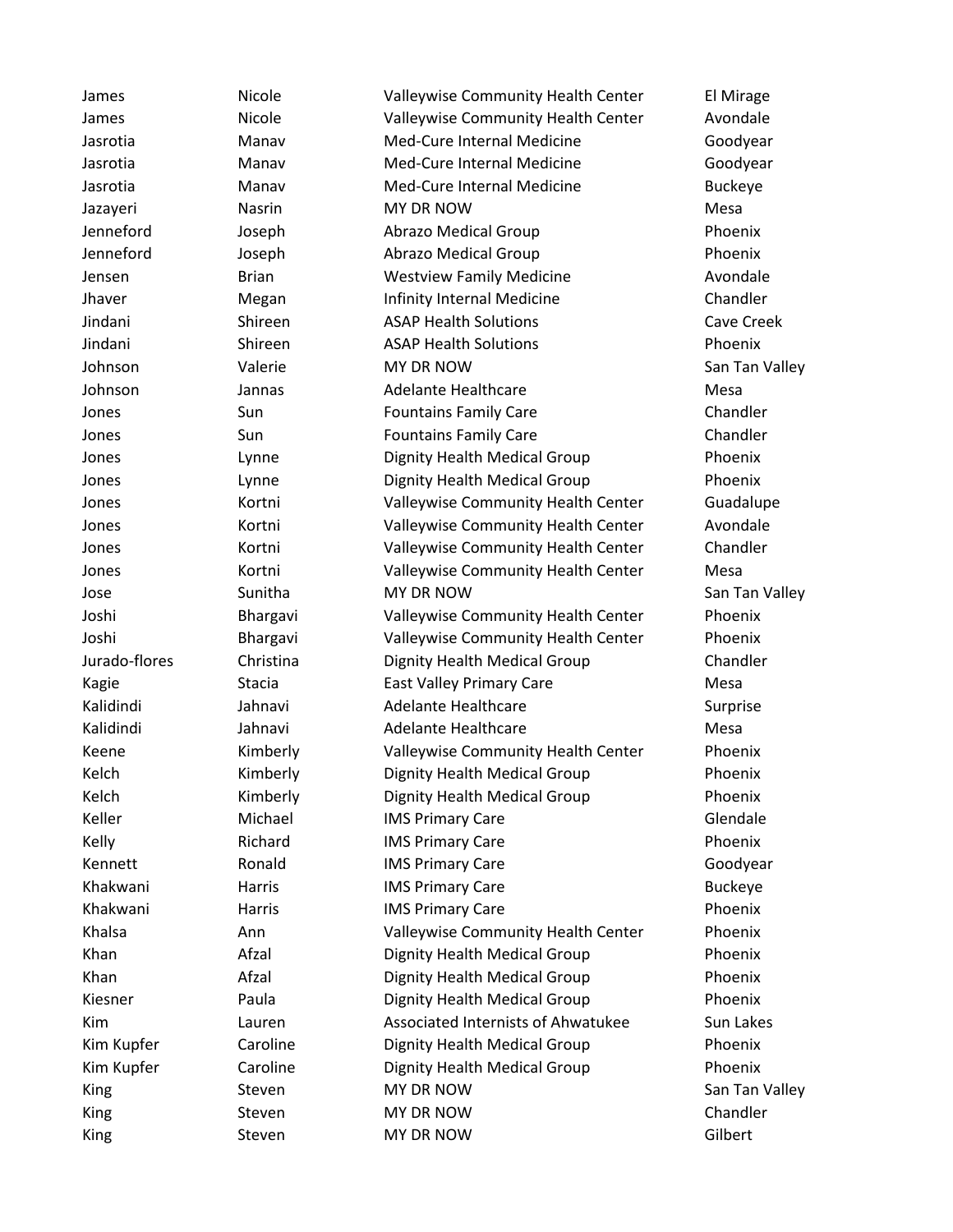| King         | Steven    | <b>MY DR NOW</b>                   | Phoenix        |
|--------------|-----------|------------------------------------|----------------|
| King         | Steven    | MY DR NOW                          | Laveen         |
| Kiselyk      | Angela    | Nava Family Medicine               | Phoenix        |
| Klock        | Andrea    | Valleywise Community Health Center | Phoenix        |
| Klock        | Andrea    | Valleywise Community Health Center | Avondale       |
| Koenigs-gapp | Debra     | MY DR NOW                          | Gilbert        |
| Koenigs-gapp | Debra     | MY DR NOW                          | San Tan Valley |
| Koenigs-gapp | Debra     | MY DR NOW                          | Chandler       |
| Komolafe     | Olubukola | MY DR NOW                          | San Tan Valley |
| Kostov       | Steli     | Associated Internists of Ahwatukee | Phoenix        |
| Kothari      | Nilanjana | Associated Internists of Ahwatukee | Sun Lakes      |
| Kratche      | Richard   | Dignity Health Medical Group       | Chandler       |
| Krmpotic     | Jill      | Valleywise Community Health Center | Phoenix        |
| Krmpotic     | Jill      | Valleywise Community Health Center | Phoenix        |
| Ku           | Philip    | Lakeside Internal Medicine         | Sun Lakes      |
| Kuhn         | Gresheene | MY DR NOW                          | Phoenix        |
| Kuhn         | Gresheene | MY DR NOW                          | Mesa           |
| Kuhn         | Gresheene | MY DR NOW                          | Laveen         |
| Kuhn         | Gresheene | MY DR NOW                          | San Tan Valley |
| Kuhn         | Gresheene | MY DR NOW                          | Gilbert        |
| Kuhn         | Gresheene | MY DR NOW                          | Chandler       |
| Kuhn         | Gresheene | MY DR NOW                          | Mesa           |
| Kuruvilla    | Abraham   | Valleywise Community Health Center | Phoenix        |
| Lagrow       | Christine | Homan Hajbandeh MD                 | Chandler       |
| Lagrow       | Christine | George Roso MD                     | Chandler       |
| Laloudakis   | Despina   | Associated Internists of Ahwatukee | Sun Lakes      |
| Laloudakis   | Despina   | Associated Internists of Ahwatukee | Phoenix        |
| Lambeth      | Kia       | <b>IMS Primary Care</b>            | Avondale       |
| Lambeth      | Kia       | <b>IMS Primary Care</b>            | Avondale       |
| Lambeth      | Kia       | <b>IMS Primary Care</b>            | Avondale       |
| Larsen       | Leslie    | Dignity Health Medical Group       | Phoenix        |
| Larsen       | Leslie    | Dignity Health Medical Group       | Phoenix        |
| Le           | Richard   | <b>Fountains Family Care</b>       | Chandler       |
| Le           | Richard   | <b>Fountains Family Care</b>       | Chandler       |
| Lenhart      | Katie     | <b>IMS Primary Care</b>            | <b>Buckeye</b> |
| Lestourgeon  | Sara      | <b>Adelante Healthcare</b>         | Phoenix        |
| Lestourgeon  | Sara      | <b>Adelante Healthcare</b>         | Goodyear       |
| Lien         | Nha       | <b>ASAP Health Solutions</b>       | Cave Creek     |
| Lightfoot    | Catherine | <b>IMS Primary Care</b>            | Peoria         |
| Linh         | Vu        | <b>Westview Family Medicine</b>    | Avondale       |
| Lock         | Steven    | Dignity Health Medical Group       | Chandler       |
| Lodge        | Karla     | MY DR NOW                          | Phoenix        |
| Loebig       | Cynthia   | MY DR NOW                          | Laveen         |
| Loebig       | Cynthia   | MY DR NOW                          | Chandler       |
| Loebig       | Cynthia   | MY DR NOW                          | Phoenix        |
| Loebig       | Cynthia   | MY DR NOW                          | Mesa           |
| Loebig       | Cynthia   | MY DR NOW                          | San Tan Valley |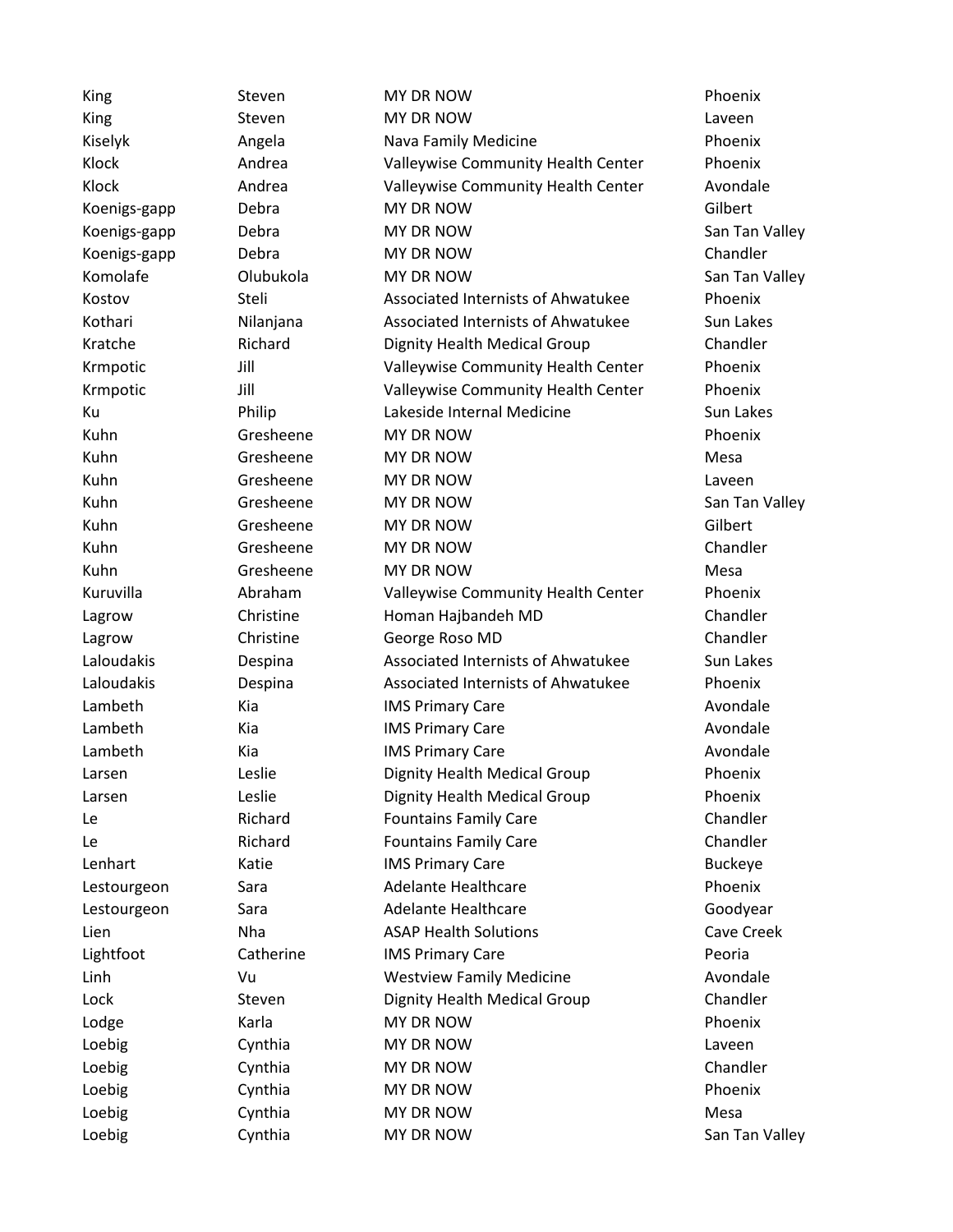Lonquist Mark IMS Primary Care Goodyear Lopez Sarah MY DR NOW San Tan Valley Lopez **Bret Maready Medical** Mesa Lopez **Evelyn** Adelante Healthcare **Mesa** Mesa Lopez Evelyn Adelante Healthcare Goodyear Lott Nagma Abrazo Medical Group Glendale Lucio Haymee Live Well Family Medicine Chandler Luke Tara MY DR NOW San Tan Valley Lynne Shaunte Valleywise Community Health Center Avondale Lynne Shaunte Valleywise Community Health Center Guadalupe Lynne Shaunte Valleywise Community Health Center Phoenix Lynne Shaunte Valleywise Community Health Center Peoria Lynne Shaunte Valleywise Community Health Center Phoenix Lynne Shaunte Valleywise Community Health Center Phoenix Lynne Shaunte Valleywise Community Health Center Mesa Lynne Shaunte Valleywise Community Health Center Chandler Lynne Shaunte Valleywise Community Health Center Phoenix Lynne Shaunte Valleywise Community Health Center Phoenix Lyons Jane Dignity Health Medical Group Phoenix Lyons Jane Dignity Health Medical Group Phoenix Macelwee Mark Valleywise Community Health Center Phoenix Makadia **Raj Raj Valleywise Community Health Center** El Mirage Mangelsdorf Shahida Dignity Health Medical Group Phoenix Mangelsdorf Shahida Dignity Health Medical Group Phoenix Mangelsdorf Shahida Dignity Health Medical Group Phoenix Mangelsdorf Shahida Dignity Health Medical Group Phoenix Marchbanks Alan Westview Family Medicine Glendale Marchbanks Alan Westview Family Medicine Phoenix Marchbanks Alan Alan Westview Family Medicine Avondale Marchbanks Alan Westview Family Medicine Phoenix Maready **Douglas** Maready Medical Maready Mesa Marino Elizabeth Homan Hajbandeh MD Chandler Marino Elizabeth George Roso MD Chandler Maurice Cheryl Ocotillo Internal Medicine Chandler Maxwell Dawn MY DR NOW San Tan Valley Maxwell Dawn MY DR NOW Mesa Maxwell Dawn MY DR NOW Phoenix Maxwell **Dawn** Dawn MY DR NOW **NOW** Laveen Maxwell **Dawn** MY DR NOW **Maxwell** Mesa Maxwell Dawn MY DR NOW Gilbert Maxwell **Chandler** Dawn MY DR NOW **Chandler** Chandler Maxwell Dawn Abrazo Medical Group Buckeye Mccallum Allan Adelante Healthcare Peoria Mccallum Allan Adelante Healthcare Gila Bend Mccallum Allan Adelante Healthcare Surprise Mccallum Allan Adelante Healthcare Mickenburg Adelante Healthcare Mickenburg Mccallum Allan Adelante Healthcare Mesa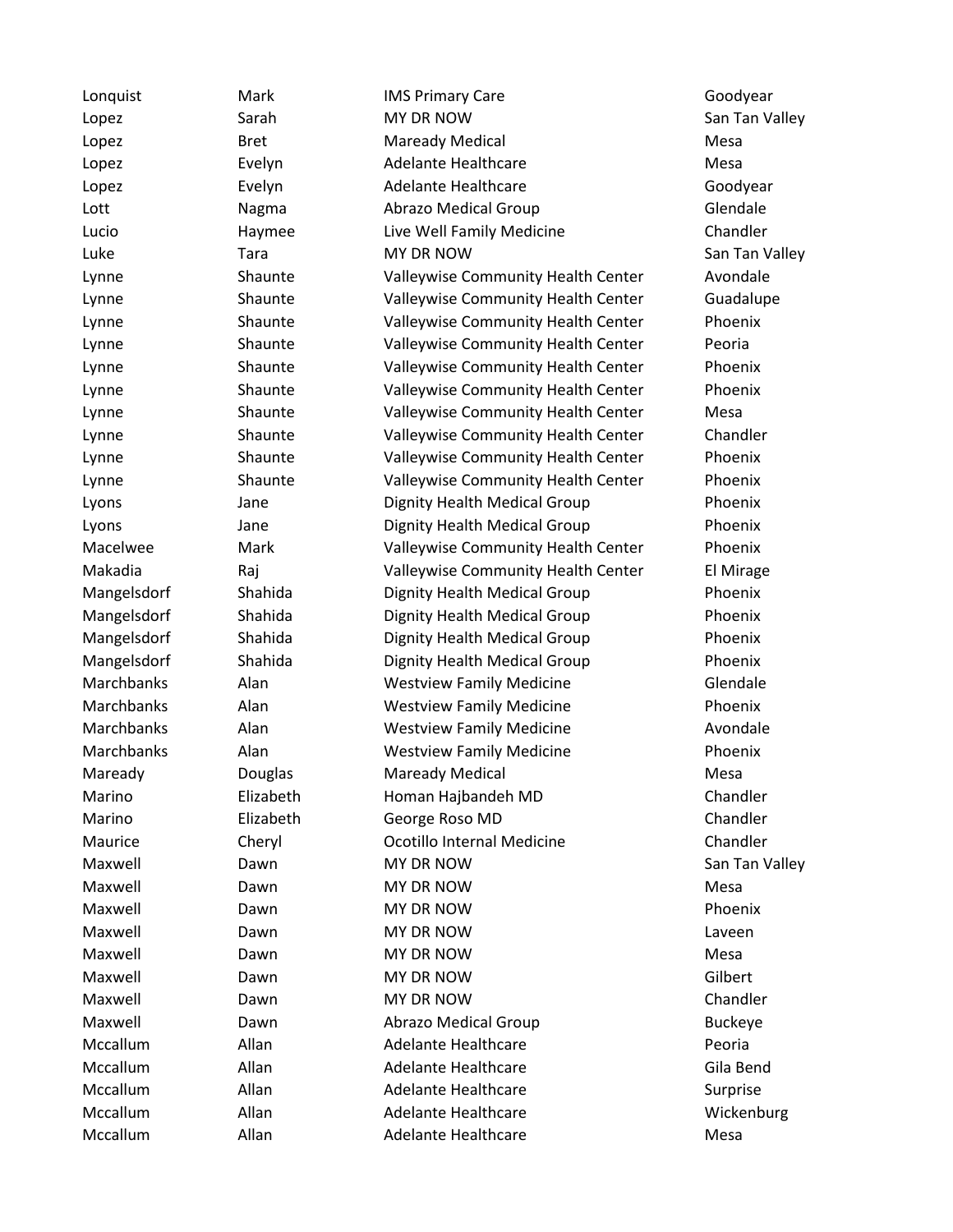Mccallum Allan Adelante Healthcare **Buckeye** Mccallum Allan Adelante Healthcare Surprise Mccallum Allan Adelante Healthcare Phoenix Mccallum Allan Adelante Healthcare Phoenix Mccallum Allan Adelante Healthcare Coodyear Mccarley Camille MY DR NOW Care Laveen Mccarley Camille MY DR NOW Mesa Mccarley Camille MY DR NOW Chandler Mccarley Camille MY DR NOW Mesa Mccarley Camille MY DR NOW CHOOSE Gilbert Mccarley Camille MY DR NOW Controller Communication of the Camille Mccarley Camille MY DR NOW San Tan Valley Mccarthy **Megan** MY DR NOW **MY DR NOW** San Tan Valley Mcclain Denise MY DR NOW Gilbert Mcclain Denise MY DR NOW San Tan Valley Mcclain **Denise** Denise MY DR NOW **Notain** Laveen Mcclain **Denise** MY DR NOW **Mesa** Mcclain Denise MY DR NOW Mesa Mcclain **Denise** Denise MY DR NOW **Chandler** Mcclain **Denise** Denise MY DR NOW **Phoenix** Mcdonald Jennifer Sun Lakes Family Physicians Sun Lakes Mcelvain **Kerstin** MY DR NOW **NOW Phoenix** Mcintosh Brian Adelante Healthcare Goodyear Mcintosh Brian Adelante Healthcare Phoenix Mcintosh Brian Adelante Healthcare Surprise Mckenzie Tina Valleywise Community Health Center Avondale Mclaughlin Cassandra MY DR NOW Mesa Mclaughlin Cassandra MY DR NOW San Tan Valley Mclaughlin Cassandra MY DR NOW Laveen Mclaughlin Cassandra MY DR NOW Phoenix Mclaughlin Cassandra MY DR NOW Chandler Mclaughlin Cassandra MY DR NOW Mesa Mclaughlin Cassandra MY DR NOW Gilbert Mclean Amy Dignity Health Medical Group Phoenix Mcquarie Caitlin Valleywise Community Health Center Phoenix Mcquarie Caitlin Valleywise Community Health Center Chandler Meadows Lynn Valleywise Community Health Center Guadalupe Meadows Lynn Valleywise Community Health Center Mesa Meadows Lynn Valleywise Community Health Center Phoenix Meadows Lynn Valleywise Community Health Center Phoenix Meadows Lynn Valleywise Community Health Center Phoenix Meadows Lynn Valleywise Community Health Center Phoenix Meadows Lynn Valleywise Community Health Center Chandler Meadows Lynn Valleywise Community Health Center Glendale Mewhinney Curtis Dignity Health Medical Group Phoenix Miles Shannon MY DR NOW San Tan Valley Militello Charles MY DR NOW Mesa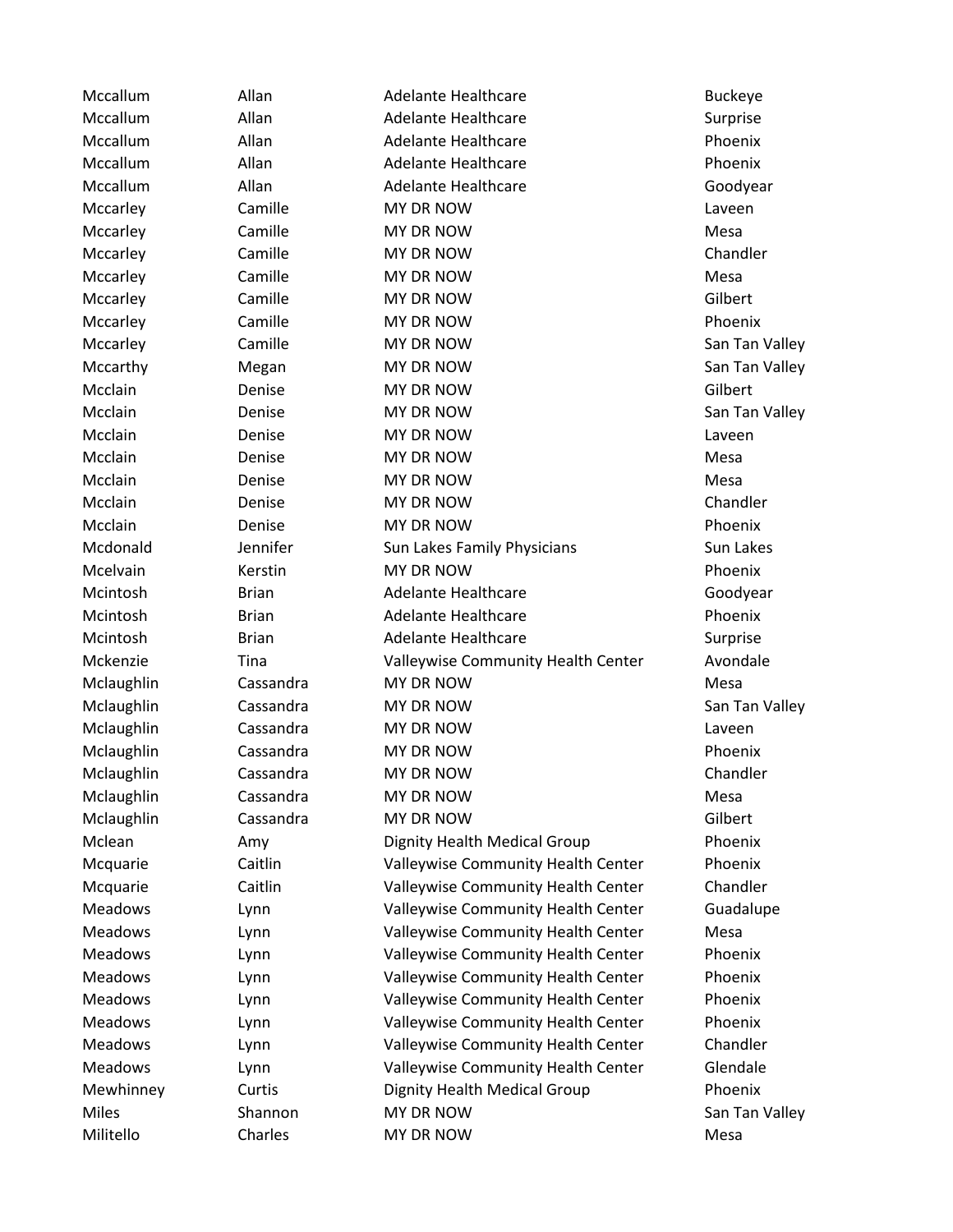Miller Michael Dignity Health Medical Group Phoenix Miller Emily Valleywise Community Health Center Phoenix Miller Emily Valleywise Community Health Center Phoenix Miller Emily Valleywise Community Health Center Phoenix Miller **Emily** Emily Valleywise Community Health Center El Mirage Miller Emily Valleywise Community Health Center Chandler Miller Emily Valleywise Community Health Center Phoenix Miller Emily Valleywise Community Health Center Avondale Misiak Mary Dignity Health Medical Group Peoria Misiak Mary Dignity Health Medical Group Phoenix Mitten **Nicole** Valleywise Community Health Center Avondale Mitten Nicole Valleywise Community Health Center Peoria Mitten **Nicole** Valleywise Community Health Center Guadalupe Mitten **Nicole Nicole** Valleywise Community Health Center Chandler Mitten Micole Valleywise Community Health Center Phoenix Mitten Nicole Valleywise Community Health Center Mesa Mitten **Nicole** Valleywise Community Health Center Phoenix Mitten Micole Nicole Valleywise Community Health Center Phoenix Mitten Micole Valleywise Community Health Center Phoenix Mitton Mynon MY DR NOW **MY DR NOW** Phoenix Mohammad Sultan IMS Primary Care Buckeye Mohammad Sultan IMS Primary Care Phoenix Molyneux Melissa Abrazo Medical Group Phoenix Molyneux Melissa Abrazo Medical Group Phoenix Molyneux Melissa Abrazo Medical Group Phoenix Montgomery Roy NY DR NOW Chandler Montgomery Roy MY DR NOW Nontgomery Roy Montgomery Roy MY DR NOW **NOT ROY Phoenix** Montgomery Roy Roy MY DR NOW NOW San Tan Valley Montgomery Roy MY DR NOW Mesa Montgomery Roy MY DR NOW Gilbert Montgomery Roy NY DR NOW NOW Laveen Montgomery Catherine Family Practice Specialists Phoenix Moreni Maryn MY DR NOW San Tan Valley Moreni Maryn MY DR NOW Chandler Moreni Maryn MY DR NOW Gilbert Morris Christopher Dignity Health Medical Group Phoenix Morris **Christopher IMS Primary Care** Care Goodyear Morrison Dawn ASAP Health Solutions Cave Creek Mouaikel Edouard Associated Internists of Ahwatukee Phoenix Munshi Aarohi Adelante Healthcare Phoenix Munshi Aarohi Adelante Healthcare Phoenix Munteanu Cltea MY DR NOW San Tan Valley Murthy Lakshmi Valleywise Community Health Center Phoenix Murthy Lakshmi Valleywise Community Health Center Phoenix Nadir **Abdul Dignity Health Medical Group** Phoenix Nagarajan Archana Abrazo Medical Group Phoenix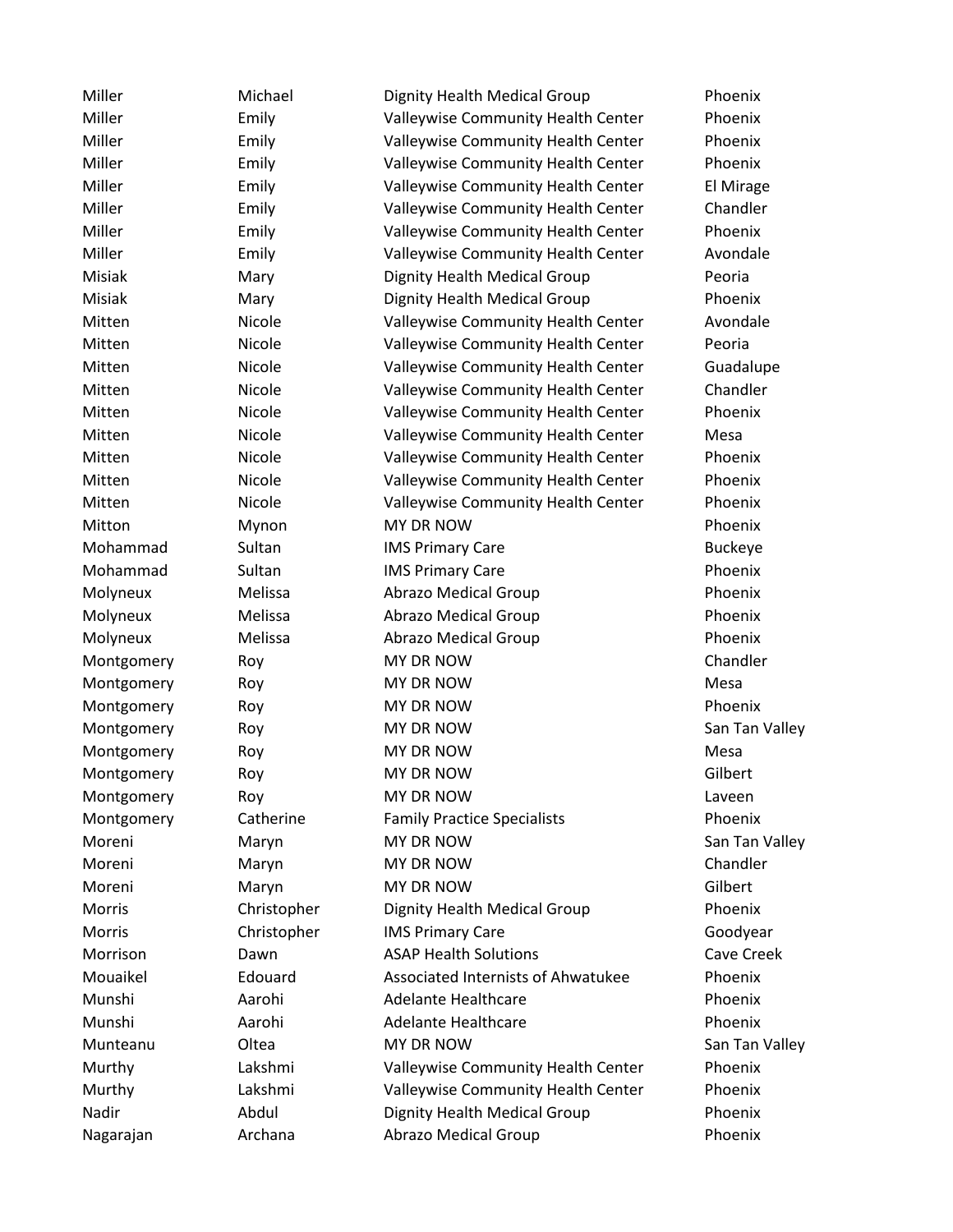Nagarajan Archana Abrazo Medical Group Scottsdale Nagarajan Archana Abrazo Medical Group Phoenix Nagarajan Archana Abrazo Medical Group Phoenix Naile Lauren Valleywise Community Health Center Phoenix Nava **Andrew Nava Family Medicine** Phoenix Nelson **Douglas** Valleywise Community Health Center Phoenix Nelson **Douglas** Valleywise Community Health Center Phoenix Nelson Douglas Valleywise Community Health Center Avondale Nelson Douglas Valleywise Community Health Center Guadalupe Nelson Douglas Valleywise Community Health Center Chandler Nelson **Douglas** Valleywise Community Health Center Phoenix Nelson Douglas Valleywise Community Health Center Mesa Nelson **Douglas** Valleywise Community Health Center Phoenix Nelson **Douglas** Valleywise Community Health Center Phoenix Nelson Douglas Valleywise Community Health Center Phoenix Nelson Douglas Valleywise Community Health Center Peoria Newcomb Michael ASAP Health Solutions Cave Creek Nguyen Ethan Westview Family Medicine Avondale Nguyen Ethan Westview Family Medicine Phoenix Nguyen Ethan Westview Family Medicine Glendale Nguyen **Phung Fountains Family Care** Chandler Nguyen **Phung Fountains Family Care** Chandler Nguyen Jocelyn Adelante Healthcare Goodyear Nguyen Jocelyn Adelante Healthcare Phoenix Nguyen Jocelyn Adelante Healthcare Phoenix Nillas Romeo Adelante Healthcare Buckeye Noriega **Heather** MY DR NOW **Chandler** Chandler Nunnelley Tiffany Abrazo Medical Group Phoenix Nunnelley Tiffany Abrazo Medical Group Scottsdale Nunnelley Tiffany Abrazo Medical Group Phoenix Nyokwoyo Euphrase MY DR NOW San Tan Valley Nzuonkwelle Sumediah Valleywise Community Health Center Phoenix Oas Danielle Valleywise Community Health Center Phoenix Oberst Marie Dignity Health Medical Group Phoenix Odango Maribeth MY DR NOW San Tan Valley Oesch Seth Abrazo Medical Group Scottsdale Oesch Seth Abrazo Medical Group Scottsdale Oesch Seth Abrazo Medical Group Phoenix Okoronkwo Paul MY DR NOW San Tan Valley Olea-del Rio Diane MY DR NOW San Tan Valley Olmert Jacqueline Dignity Health Medical Group Phoenix Omondi Caren MY DR NOW Mesa Omondi Caren MY DR NOW Gilbert Omondi Caren MY DR NOW San Tan Valley Omondi Caren MY DR NOW Computer Mesa Omondi Caren MY DR NOW Phoenix Omondi Caren MY DR NOW Laveen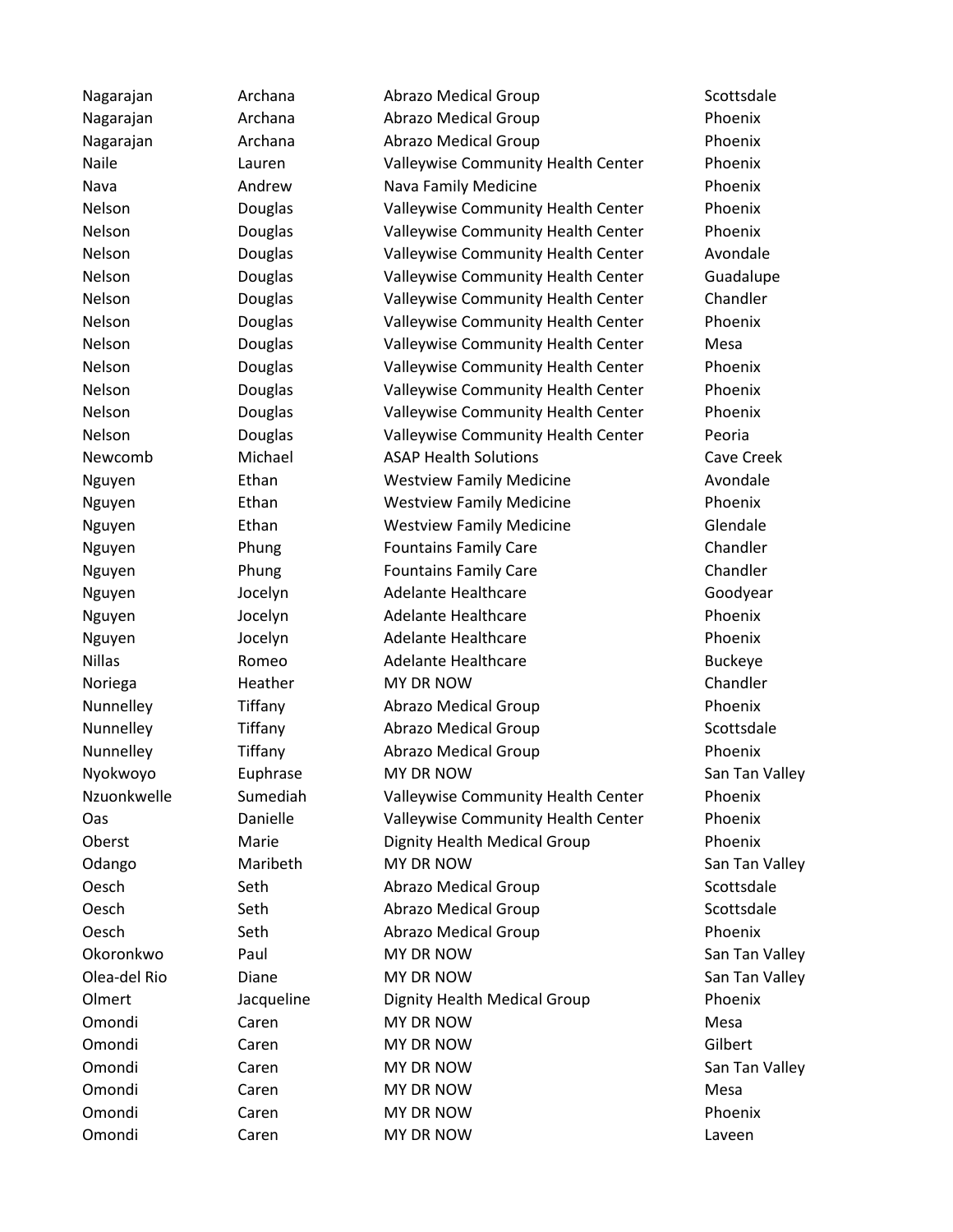| Omondi      | Caren           | <b>MY DR NOW</b>                   | Chandler       |
|-------------|-----------------|------------------------------------|----------------|
| O'neil      | Gloria          | <b>MY DR NOW</b>                   | San Tan Valley |
| Ong         | Gloria          | Med-Cure Internal Medicine         | Goodyear       |
| Ong         | Gloria          | Med-Cure Internal Medicine         | <b>Buckeye</b> |
| Orieukwu    | Marilena        | MY DR NOW                          | Chandler       |
| Osawaru     | Lucy            | MY DR NOW                          | San Tan Valley |
| Ovienmhada  | Agnes           | <b>ASAP Health Solutions</b>       | Cave Creek     |
| Paige       | Kenneth         | Sun Lakes Family Physicians        | Sun Lakes      |
| Paineni     | Jayakrishna     | Valleywise Community Health Center | Mesa           |
| Park        | Jennifer        | Dignity Health Medical Group       | Phoenix        |
| Parker      | Norah           | <b>MY DR NOW</b>                   | Mesa           |
| Parker      | Matthew         | Adelante Healthcare                | Phoenix        |
| Parker      | Matthew         | <b>Adelante Healthcare</b>         | Mesa           |
| Parker      | Jeffrey         | Valleywise Community Health Center | Phoenix        |
| Parra-roide | Lilia           | Dignity Health Medical Group       | Phoenix        |
| Parra-roide | Lilia           | Dignity Health Medical Group       | Phoenix        |
| Parrish     | Jeanne          | Dignity Health Medical Group       | Phoenix        |
| Parrish     | Jeanne          | Dignity Health Medical Group       | Phoenix        |
| Passmore    | Troy            | <b>MY DR NOW</b>                   | Phoenix        |
| Passmore    | Troy            | MY DR NOW                          | Phoenix        |
| Patel       | Priyanka        | 1st Care Family Medical            | Phoenix        |
| Patel       | Jay             | Dignity Health Medical Group       | Phoenix        |
| Patel       | Jay             | Dignity Health Medical Group       | Phoenix        |
| Patel       | Jay             | Dignity Health Medical Group       | Phoenix        |
| Patel       | Jay             | Dignity Health Medical Group       | Phoenix        |
| Patel       | Jay             | Dignity Health Medical Group       | Phoenix        |
| Patel       | Harshad         | Harshad S Patel MD                 | Glendale       |
| Patil       | Neeta           | <b>IMS Primary Care</b>            | Phoenix        |
| Patil       | Neeta           | <b>IMS Primary Care</b>            | Phoenix        |
| Patterson   | Yvonne          | Valleywise Community Health Center | Phoenix        |
| Paxton      | Donald          | Donald E Paxton MD                 | Phoenix        |
| Perales     | Norma           | Live Well Family Medicine          | Chandler       |
| Perlstein   | Lais            | <b>Adelante Healthcare</b>         | Goodyear       |
| Perlstein   | Lais            | <b>Adelante Healthcare</b>         | Mesa           |
| Perlstein   | Lais            | <b>Adelante Healthcare</b>         | Phoenix        |
| Peterson    | Leila           | Leila Peterson                     | Gilbert        |
| Peterson    | Alice           | Dignity Health Medical Group       | Phoenix        |
| Pham        | Phuc            | North Phoenix Internal Medicine    | Phoenix        |
| Pierce      | Elizabeth       | Dignity Health Medical Group       | Chandler       |
| Pierce      | Elizabeth       | Dignity Health Medical Group       | Phoenix        |
| Pierce      | Elizabeth       | Dignity Health Medical Group       | Chandler       |
| Pina        | <b>Beatrice</b> | <b>Adelante Healthcare</b>         | Gila Bend      |
| Pina        | <b>Beatrice</b> | <b>Adelante Healthcare</b>         | Mesa           |
| Pina        | <b>Beatrice</b> | <b>Adelante Healthcare</b>         | Phoenix        |
| Pina        | <b>Beatrice</b> | <b>Adelante Healthcare</b>         | Surprise       |
| Pina        | <b>Beatrice</b> | <b>Adelante Healthcare</b>         | Surprise       |
| Pina        | <b>Beatrice</b> | Adelante Healthcare                | Peoria         |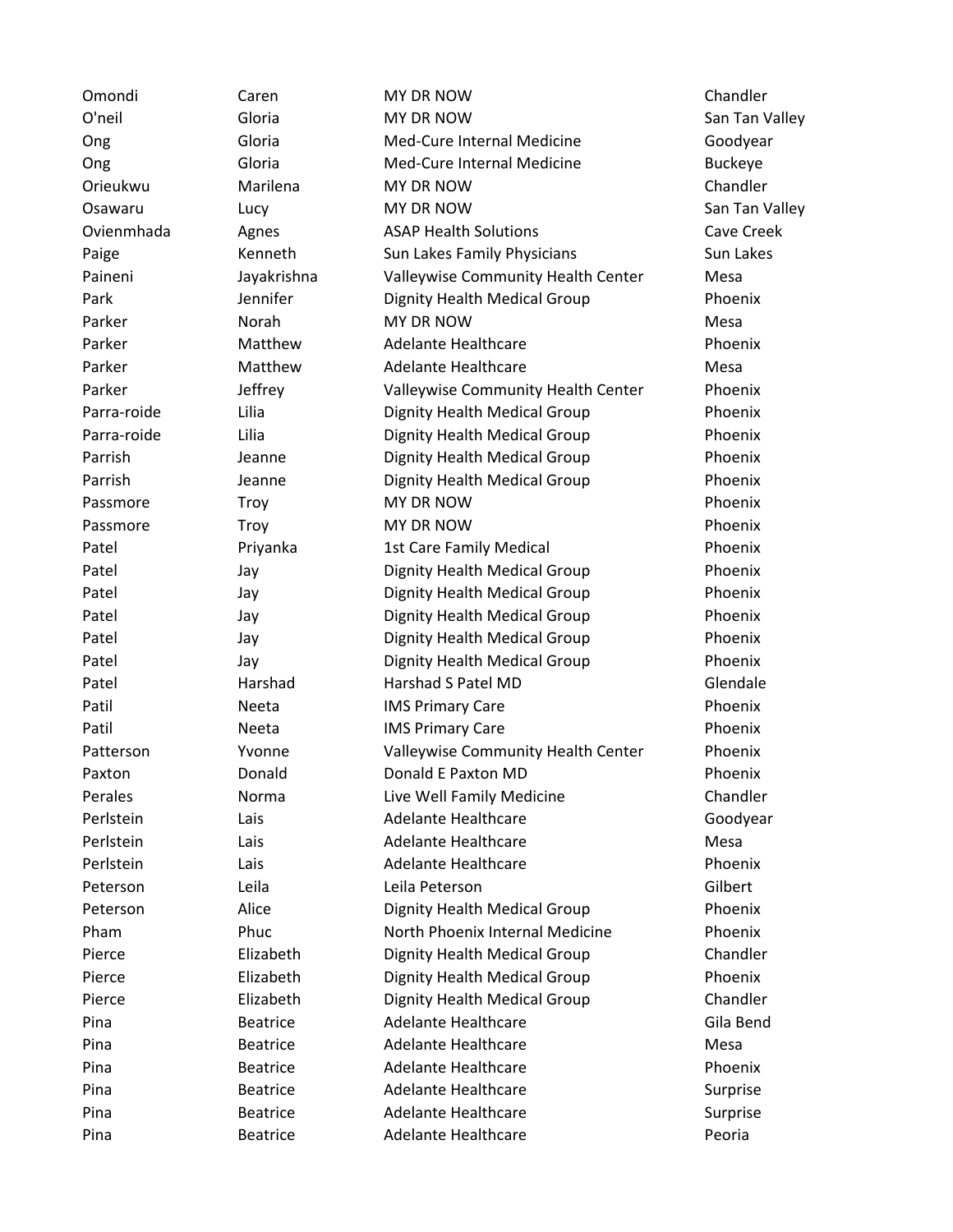Pina Beatrice Adelante Healthcare Goodyear Goodyear Pina Beatrice Adelante Healthcare Phoenix Pina Beatrice Adelante Healthcare Buckeye Pina Beatrice Adelante Healthcare Wickenburg Beatrice Pineres **Amalia** IMS Primary Care **Amalia Payson** Pinzon **Marian** MY DR NOW **Mesa** Mesa Pinzon Adrian MY DR NOW Mesa Pinzon Adrian MY DR NOW Phoenix Poisson Cheryl Adelante Healthcare Cheryl Adelante Healthcare Buckeye Poisson Cheryl Adelante Healthcare Coodyear Poisson Cheryl Adelante Healthcare Cheryl Adelante Healthcare Phoenix Poisson Cheryl Adelante Healthcare Cheryl Adelante Healthcare Peoria Poisson Cheryl Adelante Healthcare Controller Surprise Poisson Cheryl Adelante Healthcare Cheryl Adelante Healthcare Phoenix Poisson Cheryl Adelante Healthcare Cherses Mesa Poisson Cheryl Adelante Healthcare Cheryl Adelante Healthcare Wickenburg Poisson Cheryl Adelante Healthcare Gila Bend Poisson Cheryl Adelante Healthcare Controller Surprise Pokrzywinski Kayla Pueblo Family Physicians Scottsdale Pollock Anne MY DR NOW Chandler Pollock **Anne** Anne MY DR NOW **Phoenix** Pollock Anne MY DR NOW Laveen Pollock Anne MY DR NOW Gilbert Pollock **Anne** Anne MY DR NOW Anne San Tan Valley Pop Sorana IMS Primary Care **IMS Accord Phoenix** Pop Sorana IMS Primary Care **IMS Accord Phoenix** Pothen Itty Jeny Dignity Health Medical Group Phoenix Pourmalek Paria Adelante Healthcare Currents Surprise Powrzanas Trey Pueblo Family Physicians Phoenix Powrzanas Trey Pueblo Family Physicians Scottsdale Pramhus **Alec** Abrazo Medical Group **Buckeye** Preville **Example 25 Zsuzanna** Tempe Family Practice **Tempe** Tempe Proia **Alice** Adelante Healthcare **Buckeye** Buckeye Proia **Alice** Adelante Healthcare **Adelahe Healthcare** Goodyear Proia **Alice** Adelante Healthcare **Adelahe Healthcare** Phoenix Prusinski Phillip Pueblo Family Physicians Scottsdale Prusinski Phillip Pueblo Family Physicians Phoenix Quraishi David IMS Primary Care Phoenix Quraishi David IMS Primary Care Phoenix Quraishi David IMS Primary Care Phoenix Ragsdale **Rex** Ralleywise Community Health Center Phoenix Raj **Jaya** Jaya Dignity Health Medical Group Phoenix Raman **Nandini** AZ Internal Medicine Chandler Rapkoch Nancy MY DR NOW Naveen Rapkoch Mancy MY DR NOW **Rapkoch** Phoenix Rapkoch Nancy MY DR NOW Mesa Rapkoch Nancy MY DR NOW San Tan Valley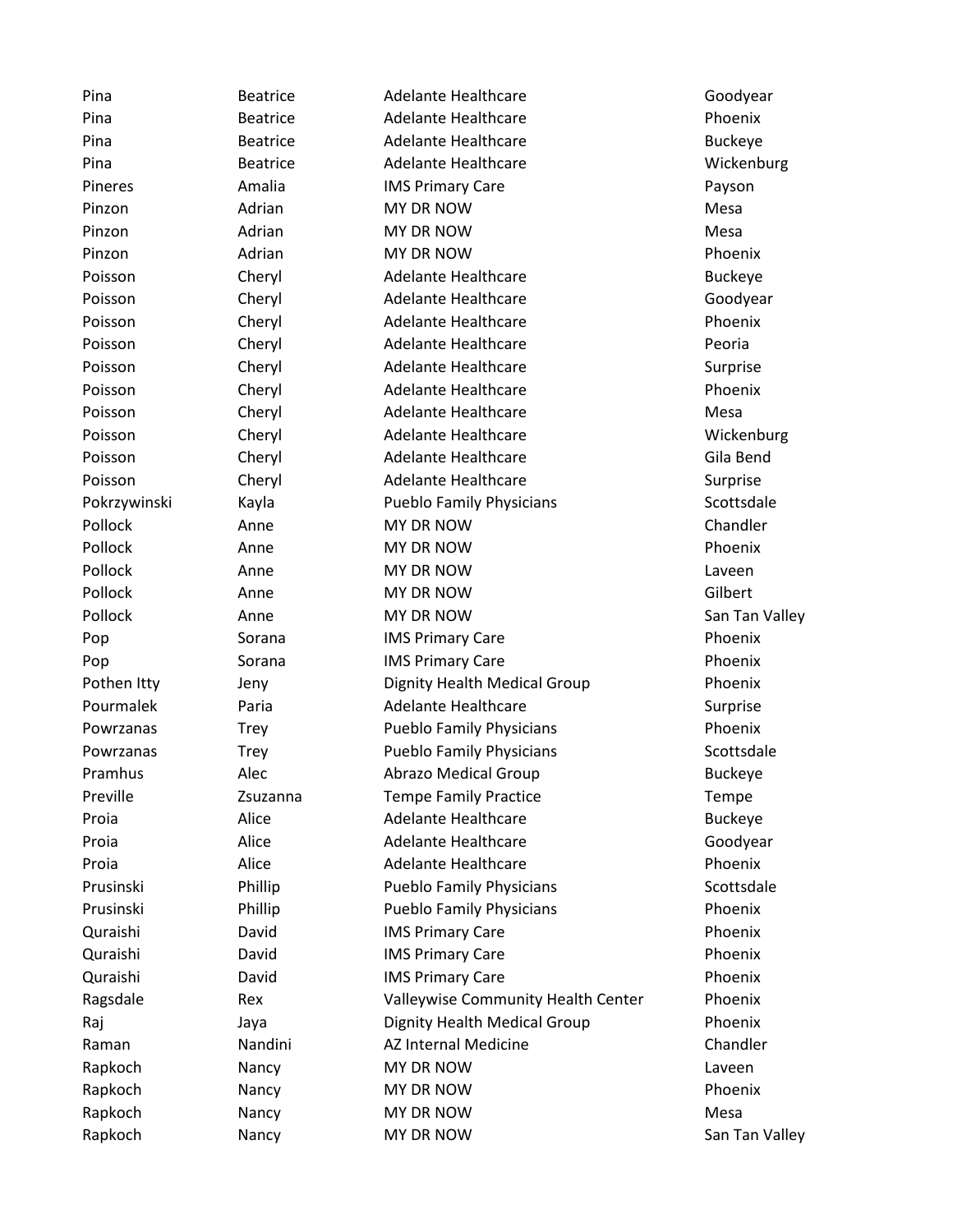| Rapkoch                | Nancy      | MY DR NOW                          | Chandler       |
|------------------------|------------|------------------------------------|----------------|
| Rapkoch                | Nancy      | MY DR NOW                          | Gilbert        |
| Rapp                   | Amanda     | <b>Abrazo Medical Group</b>        | Phoenix        |
| Rapp                   | Amanda     | <b>Abrazo Medical Group</b>        | Phoenix        |
| Rapp                   | Amanda     | <b>Abrazo Medical Group</b>        | Phoenix        |
| Rast                   | Fawad      | Valleywise Community Health Center | Phoenix        |
| Rayhons                | Venecia    | Sun Lakes Family Physicians        | Sun Lakes      |
| Raza                   | Sameera    | <b>Abrazo Medical Group</b>        | Avondale       |
| Raza                   | Sameera    | <b>Abrazo Medical Group</b>        | Avondale       |
| Reddy                  | Srinivas   | MY DR NOW                          | Chandler       |
| Rhodes                 | Victoria   | <b>Family Practice Specialists</b> | Phoenix        |
| Richter                | Megan      | MY DR NOW                          | Phoenix        |
| Rider                  | Timothy    | <b>Abrazo Medical Group</b>        | Glendale       |
| Rider                  | Timothy    | <b>Abrazo Medical Group</b>        | Peoria         |
| Rider                  | Timothy    | <b>Abrazo Medical Group</b>        | Peoria         |
| Rider                  | Timothy    | <b>Abrazo Medical Group</b>        | Peoria         |
| Rider                  | Timothy    | <b>Abrazo Medical Group</b>        | Glendale       |
| <b>Riggs Archibeck</b> | Alisha     | <b>Family Practice Specialists</b> | Phoenix        |
| Rigrish                | Cristy Lou | MY DR NOW                          | Mesa           |
| Rigrish                | Cristy Lou | MY DR NOW                          | Gilbert        |
| Rigrish                | Cristy Lou | MY DR NOW                          | Chandler       |
| Rigrish                | Cristy Lou | MY DR NOW                          | Mesa           |
| Rigrish                | Cristy Lou | MY DR NOW                          | Phoenix        |
| Rigrish                | Cristy Lou | MY DR NOW                          | San Tan Valley |
| Rigrish                | Cristy Lou | MY DR NOW                          | Laveen         |
| Riske                  | Marvin     | MY DR NOW                          | Chandler       |
| Riske                  | Marvin     | MY DR NOW                          | Phoenix        |
| Rispoli                | Theresa    | MY DR NOW                          | Phoenix        |
| Roberts                | Serena     | Arrowhead Internal Medicine        | Glendale       |
| Robinson               | Veronica   | MY DR NOW                          | Mesa           |
| Robinson               | Veronica   | MY DR NOW                          | Phoenix        |
| Robinson               | Veronica   | MY DR NOW                          | Laveen         |
| Robinson               | Veronica   | MY DR NOW                          | Gilbert        |
| Robinson               | Veronica   | MY DR NOW                          | San Tan Valley |
| Rose                   | Marissa    | MY DR NOW                          | Gilbert        |
| Rose                   | Marissa    | MY DR NOW                          | San Tan Valley |
| Rose                   | Marissa    | MY DR NOW                          | Laveen         |
| Rose                   | Marissa    | MY DR NOW                          | Mesa           |
| Rose                   | Roger      | Roger P Rose DO PLLC               | Sun Lakes      |
| Roso                   | George     | George Roso MD                     | Chandler       |
| Ross                   | Christina  | MY DR NOW                          | Mesa           |
| Ross                   | Christina  | MY DR NOW                          | Laveen         |
| Ross                   | Christina  | MY DR NOW                          | Chandler       |
| Ross                   | Christina  | MY DR NOW                          | Gilbert        |
| Ross                   | Christina  | MY DR NOW                          | San Tan Valley |
| Ross                   | Christina  | MY DR NOW                          | Mesa           |
| Ross                   | Christina  | MY DR NOW                          | Phoenix        |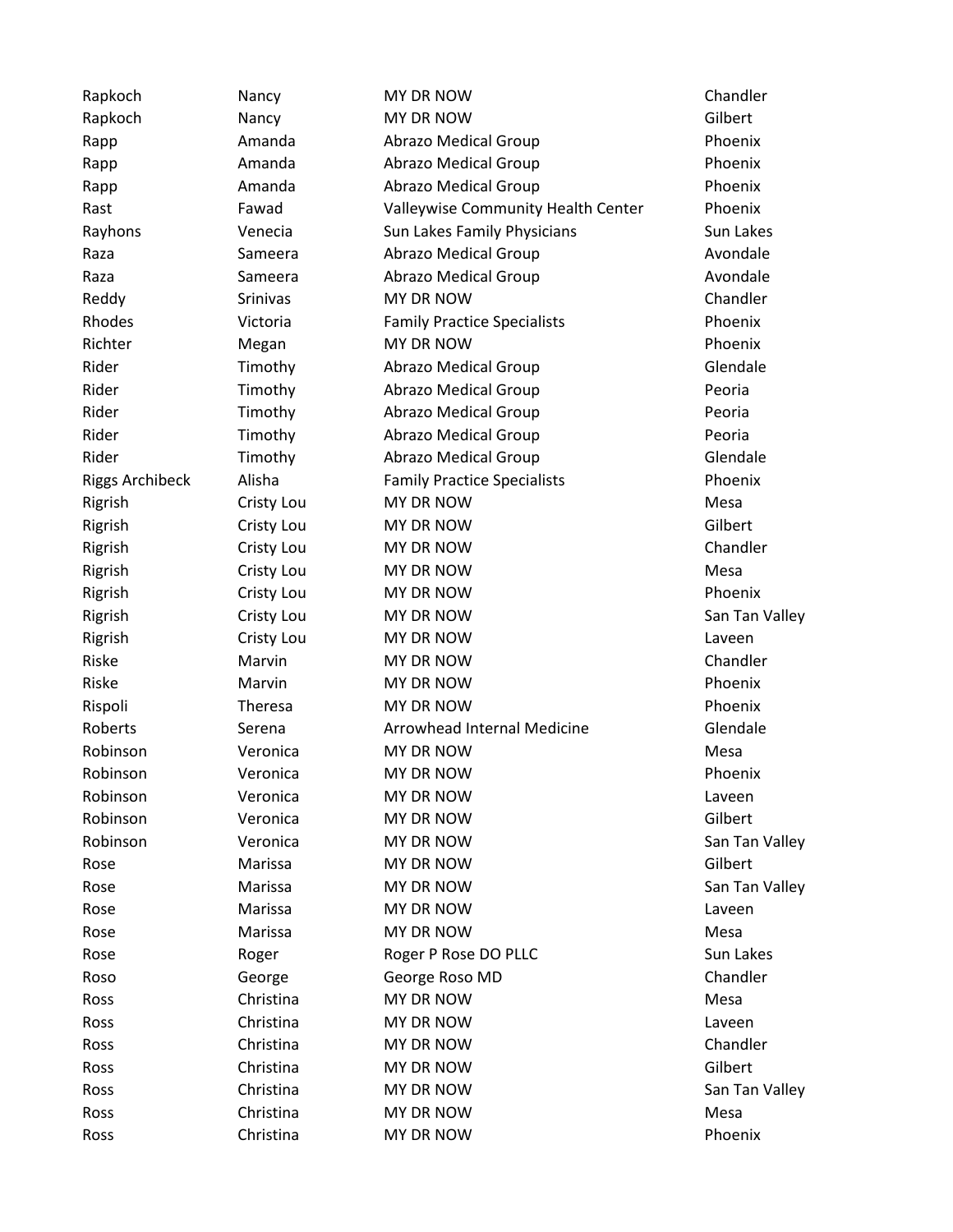Rubin **Martin Martin ASAP Health Solutions** Cave Creek Sajwani Laila Valleywise Community Health Center Chandler Salehi Rad Tequa Dignity Health Medical Group Phoenix Sam **Elizabeth** Arrowhead Internal Medicine Glendale Samad **Nedall Nedall** Valleywise Community Health Center Phoenix Sanchez Stacy Stacy MY DR NOW San Tan Valley Sanchez **Destinie** Adelante Healthcare **Surprise** Surprise Santamaria-cano Lilia IMS Primary Care Phoenix Santamaria-cano Lilia IMS Primary Care Care Goodyear Savage **Kimberly MY DR NOW** San Tan Valley Savage **Kimberly** MY DR NOW **NOW Phoenix** Sayegh Abraham MY DR NOW Gilbert Sayegh **Abraham** MY DR NOW **Abraham** MY DR NOW **Allential Contract Abraham** Phoenix Sayegh **Abraham** MY DR NOW **MY DR NOW Laveen** Sayegh Abraham MY DR NOW San Tan Valley Sayegh **Abraham** MY DR NOW **MICHOLOGY** Mesa Sayegh **Abraham** MY DR NOW **Abraham** MY DR NOW **Allential MY DR NOW** Phoenix Schlink Steven MY DR NOW Schlink Phoenix Schlink Steven MY DR NOW Schlink Phoenix Schlosser Daniel Dignity Health Medical Group Phoenix Schmidt Corinne Dignity Health Medical Group Phoenix Schmidt **Rosemarie** ASAP Health Solutions **Cave Creek** Schott Shannon MY DR NOW San Tan Valley Schroeder Bethany MY DR NOW Gilbert Schulke Mark IMS Primary Care Goodyear Goodyear Seguine Lia Ocotillo Internal Medicine Chandler Sessler Sherri Pueblo Family Physicians Scottsdale Sessler Sherri Pueblo Family Physicians Phoenix Settipalli Srilakshmi Valleywise Community Health Center Chandler Shah Pina Advanced Internal Medicine Chandler Shalabi Daniel MY DR NOW Mesa Shalabi Daniel MY DR NOW Mesa Shalabi Daniel MY DR NOW San Tan Valley Shalabi Daniel MY DR NOW Chandler Shalabi Daniel MY DR NOW Phoenix Shalabi Daniel MY DR NOW Laveen Shalabi Daniel MY DR NOW Gilbert Sharon Toni MY DR NOW Sharon Laveen Sharon Toni MY DR NOW Gilbert Sharon Toni MY DR NOW Sharon San Tan Valley Sharon Toni MY DR NOW Sharon Mesa Sharon Toni MY DR NOW Sharon Mesa Sharon Toni MY DR NOW Sharon Phoenix Sharon Toni MY DR NOW Chandler Sheppard Deborah Pinon Family Medicine Chandler Shihab Sara Dignity Health Medical Group Chandler Shimkus **Example Example 2.** Chandler Chandler Dignity Health Medical Group Chandler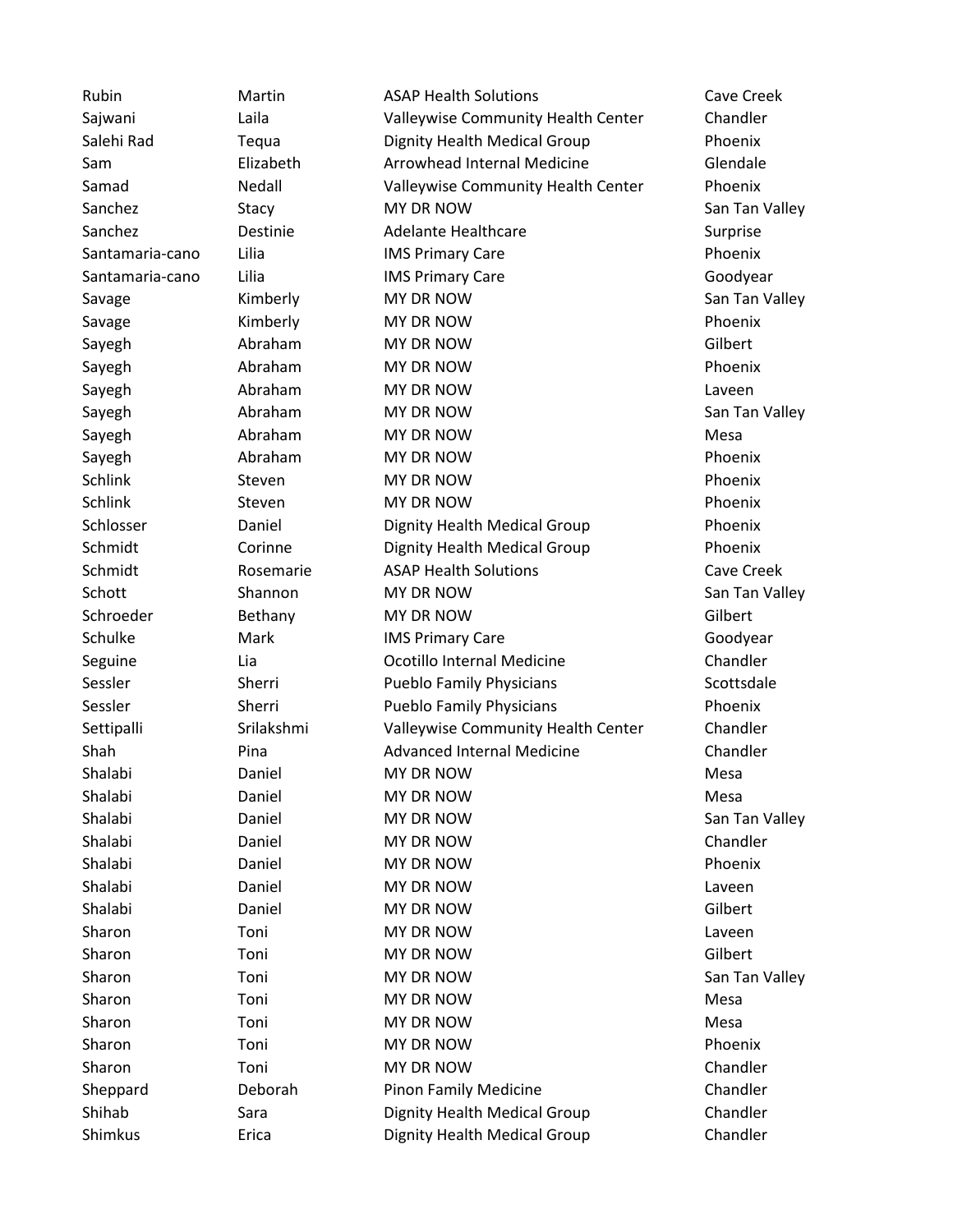Shimkus Erica Dignity Health Medical Group Chandler Shimkus Erica Dignity Health Medical Group Phoenix Shin Ye Ji MY DR NOW Chandler Shin Ye Ji MY DR NOW Shin Phoenix Shipp John MY DR NOW San Tan Valley Shipp John MY DR NOW Shipp Mesa Shipp Shantell MY DR NOW Shipp Phoenix Shipp Shantell MY DR NOW San Tan Valley Sirrine Thomas Pueblo Family Physicians Scottsdale Sirrine Thomas Pueblo Family Physicians Phoenix Skinner Shannon Valleywise Community Health Center Chandler Smarik Christina Valleywise Community Health Center Phoenix Smith The Yolanda MY DR NOW San Tan Valley Smoots Brent Adelante Healthcare Goodyear Smoots **Brent** Brent Adelante Healthcare **Peoria** Sohi Sajeet Med-Cure Internal Medicine Goodyear Sohi Sajeet Med-Cure Internal Medicine Goodyear Sohi Sajeet Med-Cure Internal Medicine Buckeye Son **Miyoung Dignity Health Medical Group** Phoenix Sorensen Bethanie Dignity Health Medical Group Phoenix Sotis **Alexis** Alexis Valleywise Community Health Center Phoenix Sotis **Sotis** Alexis Valleywise Community Health Center Glendale Spann Garrett MY DR NOW San Tan Valley Spencer **Philemon** Pinon Family Medicine **Philemon** Pinon Family Medicine Spencer **Robin** Pinon Family Medicine Chandler Sreenivasan Samyuktha Abrazo Medical Group Avondale Sreenivasan Samyuktha Abrazo Medical Group Glendale Sreenivasan Samyuktha Abrazo Medical Group **Peoria** Srikantiah Srivani Srivani Srikantiah MD Glendale Starks **Heather** Nava Family Medicine **National Accord Phoenix** Steinberg **Paul** Paul Dignity Health Medical Group Phoenix Steinberg Paul Paul Dignity Health Medical Group Phoenix Stevenson Jane MY DR NOW Stevenson Phoenix Stevenson Jane MY DR NOW Stevenson Laveen Stevenson Jane MY DR NOW San Tan Valley Stevenson Jane MY DR NOW Gilbert Stevenson Jane Jane MY DR NOW Stevenson Chandler Stevenson Jane MY DR NOW Mesa Stevenson Jane MY DR NOW Stevenson Mesa Stipho Majeed Suhair Valleywise Community Health Center Phoenix Stipho Majeed Suhair Valleywise Community Health Center Phoenix Stooks Jenna Valleywise Community Health Center Phoenix Sullivan **Heather** Valleywise Community Health Center Phoenix Sullivan **Heather** Valleywise Community Health Center Phoenix Sumpter Steven IMS Primary Care Avondale Sumpter Steven IMS Primary Care Avondale Sundaram MAPAR Aparna MIT DR NOW And All The Laveen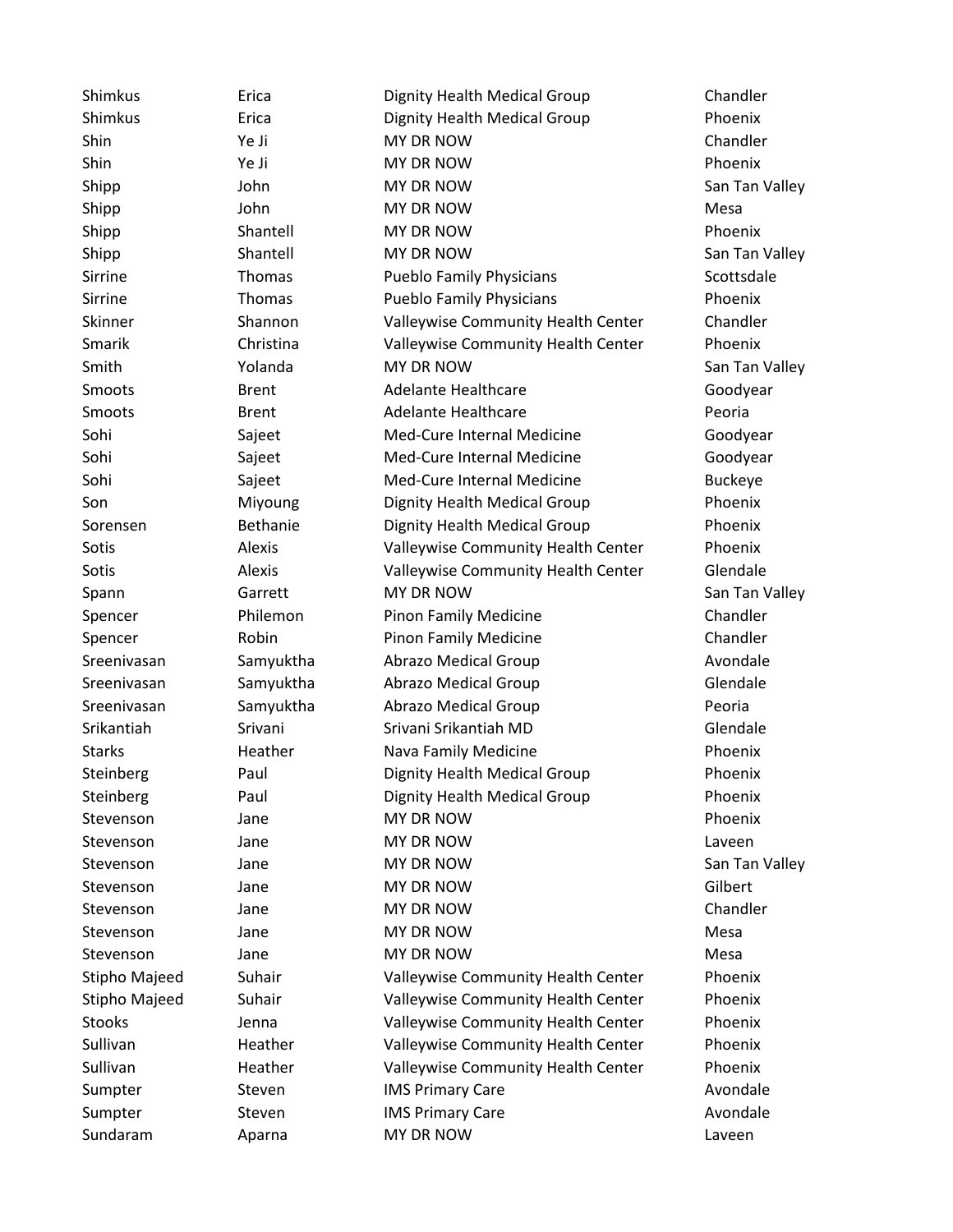| Sundaram     | Aparna         | MY DR NOW                          | Phoenix        |
|--------------|----------------|------------------------------------|----------------|
| Sundaram     | Aparna         | MY DR NOW                          | San Tan Valley |
| Sundaram     | Aparna         | MY DR NOW                          | Chandler       |
| Sundaram     | Aparna         | MY DR NOW                          | Mesa           |
| Tabarsi      | <b>Baharak</b> | Valleywise Community Health Center | Phoenix        |
| Takahashi    | <b>Bruce</b>   | Valleywise Community Health Center | Phoenix        |
| Takahashi    | <b>Bruce</b>   | Valleywise Community Health Center | Chandler       |
| Takahashi    | <b>Bruce</b>   | Valleywise Community Health Center | Phoenix        |
| Takahashi    | <b>Bruce</b>   | Valleywise Community Health Center | Avondale       |
| Takahashi    | <b>Bruce</b>   | Valleywise Community Health Center | Phoenix        |
| Takahashi    | <b>Bruce</b>   | Valleywise Community Health Center | Phoenix        |
| Takahashi    | <b>Bruce</b>   | Valleywise Community Health Center | Phoenix        |
| Takahashi    | <b>Bruce</b>   | Valleywise Community Health Center | Glendale       |
| Takahashi    | <b>Bruce</b>   | Valleywise Community Health Center | Guadalupe      |
| Takahashi    | <b>Bruce</b>   | Valleywise Community Health Center | Mesa           |
| Takahashi    | <b>Bruce</b>   | Valleywise Community Health Center | El Mirage      |
| Talbot       | Teresa         | Dignity Health Medical Group       | Chandler       |
| Talbot       | Teresa         | Dignity Health Medical Group       | Chandler       |
| Talbot       | Teresa         | Dignity Health Medical Group       | Phoenix        |
| Talbot       | Teresa         | Dignity Health Medical Group       | Chandler       |
| Tangap       | Solanch        | MY DR NOW                          | San Tan Valley |
| Tangap       | Solanch        | MY DR NOW                          | Gilbert        |
| Tangap       | Solanch        | MY DR NOW                          | Chandler       |
| Tangap       | Solanch        | MY DR NOW                          | Laveen         |
| Tangap       | Solanch        | MY DR NOW                          | Phoenix        |
| Tangap       | Solanch        | MY DR NOW                          | Mesa           |
| Tangap       | Solanch        | MY DR NOW                          | Mesa           |
| Tangap       | Solanch        | MY DR NOW                          | Phoenix        |
| <b>Tapia</b> | Andrew         | <b>Adelante Healthcare</b>         | Peoria         |
| <b>Tapia</b> | Ricardo        | <b>Adelante Healthcare</b>         | Peoria         |
| <b>Tapia</b> | Ricardo        | <b>Adelante Healthcare</b>         | Wickenburg     |
| <b>Tapia</b> | Ricardo        | <b>Adelante Healthcare</b>         | Phoenix        |
| <b>Tapia</b> | Ricardo        | <b>Adelante Healthcare</b>         | Surprise       |
| <b>Tapia</b> | Ricardo        | <b>Adelante Healthcare</b>         | <b>Buckeye</b> |
| <b>Tapia</b> | Ricardo        | <b>Adelante Healthcare</b>         | Gila Bend      |
| <b>Tapia</b> | Ricardo        | <b>Adelante Healthcare</b>         | Phoenix        |
| <b>Tapia</b> | Ricardo        | <b>Adelante Healthcare</b>         | Goodyear       |
| <b>Tapia</b> | Ricardo        | <b>Adelante Healthcare</b>         | Surprise       |
| <b>Tapia</b> | Ricardo        | Adelante Healthcare                | Mesa           |
| Taylor       | Kimberly       | <b>Westview Family Medicine</b>    | Avondale       |
| Taylor       | Kimberly       | <b>Westview Family Medicine</b>    | Glendale       |
| Taylor       | Kimberly       | <b>Westview Family Medicine</b>    | Phoenix        |
| Taylor       | Kimberly       | <b>Westview Family Medicine</b>    | Phoenix        |
| Taylor       | Rose           | <b>ASAP Health Solutions</b>       | Cave Creek     |
| Taylor       | Rose           | <b>ASAP Health Solutions</b>       | Phoenix        |
| Tazi         | Nina           | Dignity Health Medical Group       | Phoenix        |
| Tejada       | Natalie        | Associated Internists of Ahwatukee | Phoenix        |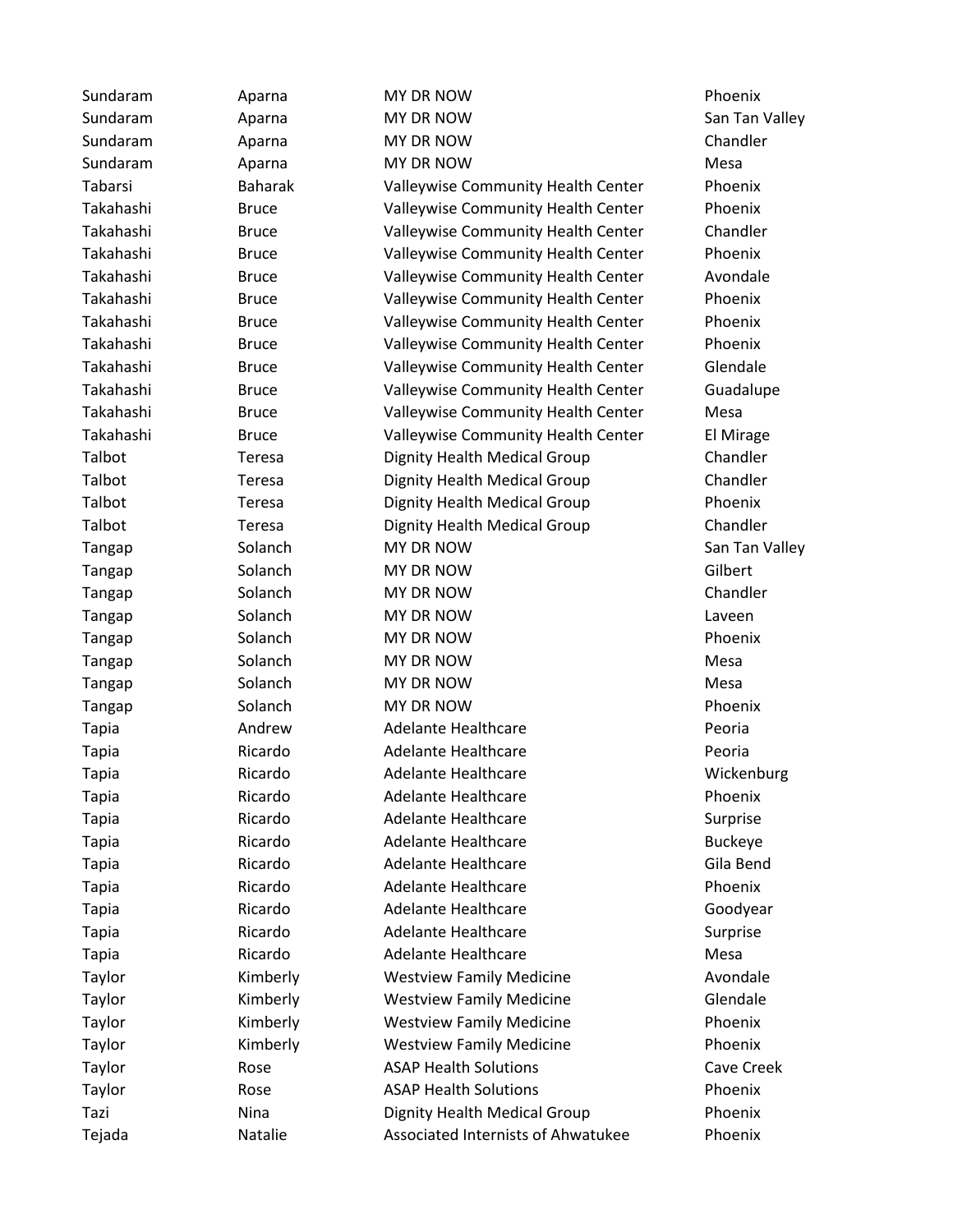| Tendler              | Anne           | Dignity Health Medical Group                         | Phoenix         |
|----------------------|----------------|------------------------------------------------------|-----------------|
| Teng                 | Edward         | MY DR NOW                                            | Phoenix         |
| Teng                 | Edward         | MY DR NOW                                            | Phoenix         |
| Teoharevic           | Maja           | <b>Abrazo Medical Group</b>                          | Phoenix         |
| Teoharevic           | Maja           | <b>Abrazo Medical Group</b>                          | Glendale        |
| Teoharevic           | Maja           | <b>Abrazo Medical Group</b>                          | Scottsdale      |
| Theodorou            | Kevin          | Internal Medicine of the Valley                      | Paradise Valley |
| Thinnes              | Monica         | MY DR NOW                                            | San Tan Valley  |
| Thiraviam Pillai     | Rajesh         | <b>1st Care Family Medical</b>                       | Phoenix         |
| <b>Thomas Carter</b> | <b>Beverly</b> | Life Health and Wellness Health Care Medical Phoenix |                 |
| Thompson             | Nicole         | <b>Adelante Healthcare</b>                           | Surprise        |
| Thompson             | Andrew         | <b>ASAP Health Solutions</b>                         | Phoenix         |
| Thompson             | Andrew         | <b>ASAP Health Solutions</b>                         | Cave Creek      |
| Thurman              | Nicole         | Valleywise Community Health Center                   | Phoenix         |
| <b>Tillack</b>       | Patricia       | <b>ASAP Health Solutions</b>                         | Cave Creek      |
| Tisdale              | Erin           | Valleywise Community Health Center                   | Phoenix         |
| Tokatlian            | Edward         | Associated Internists of Ahwatukee                   | Sun Lakes       |
| Tokatlian            | Edward         | Associated Internists of Ahwatukee                   | Phoenix         |
| Toronto              | Colette        | <b>Abrazo Medical Group</b>                          | Scottsdale      |
| Toronto              | Colette        | <b>Abrazo Medical Group</b>                          | Phoenix         |
| Tran                 | Anna           | <b>Westview Family Medicine</b>                      | Phoenix         |
| Tran                 | Anna           | <b>Westview Family Medicine</b>                      | Phoenix         |
| Tran                 | Anna           | <b>Westview Family Medicine</b>                      | Glendale        |
| Tran                 | Anna           | <b>Westview Family Medicine</b>                      | Avondale        |
| Tran                 | Thuvan         | <b>Fountains Family Care</b>                         | Chandler        |
| Tran                 | Thuvan         | <b>Fountains Family Care</b>                         | Chandler        |
| Trimble              | Kristen        | <b>Adelante Healthcare</b>                           | Mesa            |
| Tucci                | Mauro          | <b>IMS Primary Care</b>                              | Phoenix         |
| Turk                 | Lana           | Associated Internists of Ahwatukee                   | Phoenix         |
| Turk                 | Lana           | Associated Internists of Ahwatukee                   | Sun Lakes       |
| Tuttle               | Albert         | MY DR NOW                                            | Mesa            |
| Tuttle               | Albert         | MY DR NOW                                            | Phoenix         |
| Tuttle               | Albert         | MY DR NOW                                            | Laveen          |
| Tuttle               | Albert         | MY DR NOW                                            | Gilbert         |
| Tuttle               | Albert         | MY DR NOW                                            | Chandler        |
| Tuttle               | Albert         | MY DR NOW                                            | San Tan Valley  |
| Tuttle               | Albert         | MY DR NOW                                            | Mesa            |
| Tuttle               | Jacob          | <b>Abrazo Medical Group</b>                          | Phoenix         |
| Tuttle               | Jacob          | <b>Abrazo Medical Group</b>                          | Phoenix         |
| Ulrich               | Nina           | <b>Adelante Healthcare</b>                           | Surprise        |
| Ulrich               | Nina           | <b>Adelante Healthcare</b>                           | Mesa            |
| Ulrich               | Nina           | <b>Adelante Healthcare</b>                           | Goodyear        |
| Urvi                 | Patel          | <b>Adelante Healthcare</b>                           | Goodyear        |
| Urvi                 | Patel          | <b>Adelante Healthcare</b>                           | Phoenix         |
| Urvi                 | Patel          | <b>Adelante Healthcare</b>                           | Gila Bend       |
| Urvi                 | Patel          | <b>Adelante Healthcare</b>                           | <b>Buckeye</b>  |
| Vandervelde          | Kathryn        | Valleywise Community Health Center                   | Phoenix         |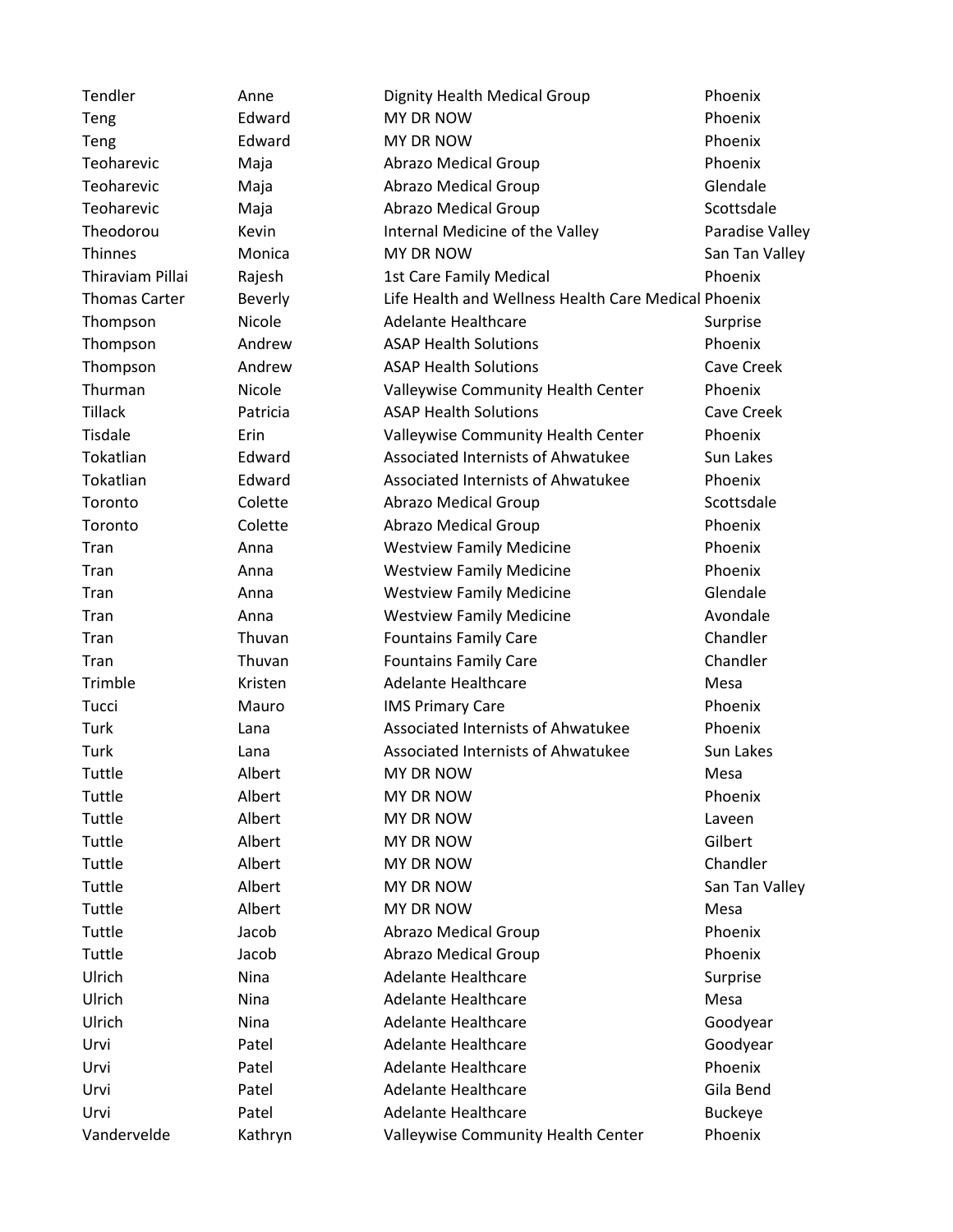Vanderwilp Jessica Dignity Health Medical Group Peoria Vanderwilp Jessica Dignity Health Medical Group Phoenix Vanderwilp Jessica Dignity Health Medical Group Chandler Vanderwilp Jessica Dignity Health Medical Group Chandler Vanderwilp Jessica Dignity Health Medical Group Phoenix Vandruff James IMS Primary Care **IMS Payson** Vandruff **Imsum IMS Primary Care Payson** Varma Lavanya Adelante Healthcare Peoria Vastine Clarence IMS Primary Care Goodyear Venugopal Meena Excel Primary Care Gilbert Gilbert Vidal Edward Valleywise Community Health Center Phoenix Vidal Edward Valleywise Community Health Center Phoenix Vidales Elizabeth Adelante Healthcare Buckeye Villanueva Carolyn MY DR NOW Chandler Virgil David Abrazo Medical Group Phoenix Virgil David Abrazo Medical Group Phoenix Vlahos Nicholas Ocotillo Internal Medicine Chandler Vulic Adriana Valleywise Community Health Center Phoenix Vulic Adriana Valleywise Community Health Center El Mirage Vulic Adriana Valleywise Community Health Center Peoria Vulic Adriana Valleywise Community Health Center Chandler Vulic **Adriana** Valleywise Community Health Center Phoenix Vulic Adriana Valleywise Community Health Center Glendale Vulic Adriana Valleywise Community Health Center Mesa Vulic Adriana Valleywise Community Health Center Avondale Vulic Adriana Valleywise Community Health Center Phoenix Vulic **Adriana** Valleywise Community Health Center Phoenix Vulic Adriana Valleywise Community Health Center Guadalupe Vutien Roselyne Valleywise Community Health Center Chandler Walton Samantha MY DR NOW San Tan Valley Washington Sharnette MY DR NOW Phoenix Washington Sharnette MY DR NOW Phoenix Welker **Devin** Devin MY DR NOW **San Tan Valley** Wendelschafer Kristyn Valleywise Community Health Center Phoenix White Kama Valleywise Community Health Center Phoenix Whiting Cheryl Adelante Healthcare Phoenix Whiting Cheryl Adelante Healthcare Surprise Whiting Cheryl Adelante Healthcare **Peoria** Whiting Cheryl Adelante Healthcare Wickenburg Whiting Cheryl Adelante Healthcare Phoenix Whiting Cheryl Adelante Healthcare Coodyear Whiting Cheryl Adelante Healthcare Buckeye Whiting Cheryl Adelante Healthcare Mesa Whiting Cheryl Adelante Healthcare Gila Bend Whiting Cheryl Adelante Healthcare Surprise Wilder Charis Adelante Healthcare Surprise Wilder Charis Adelante Healthcare Mesa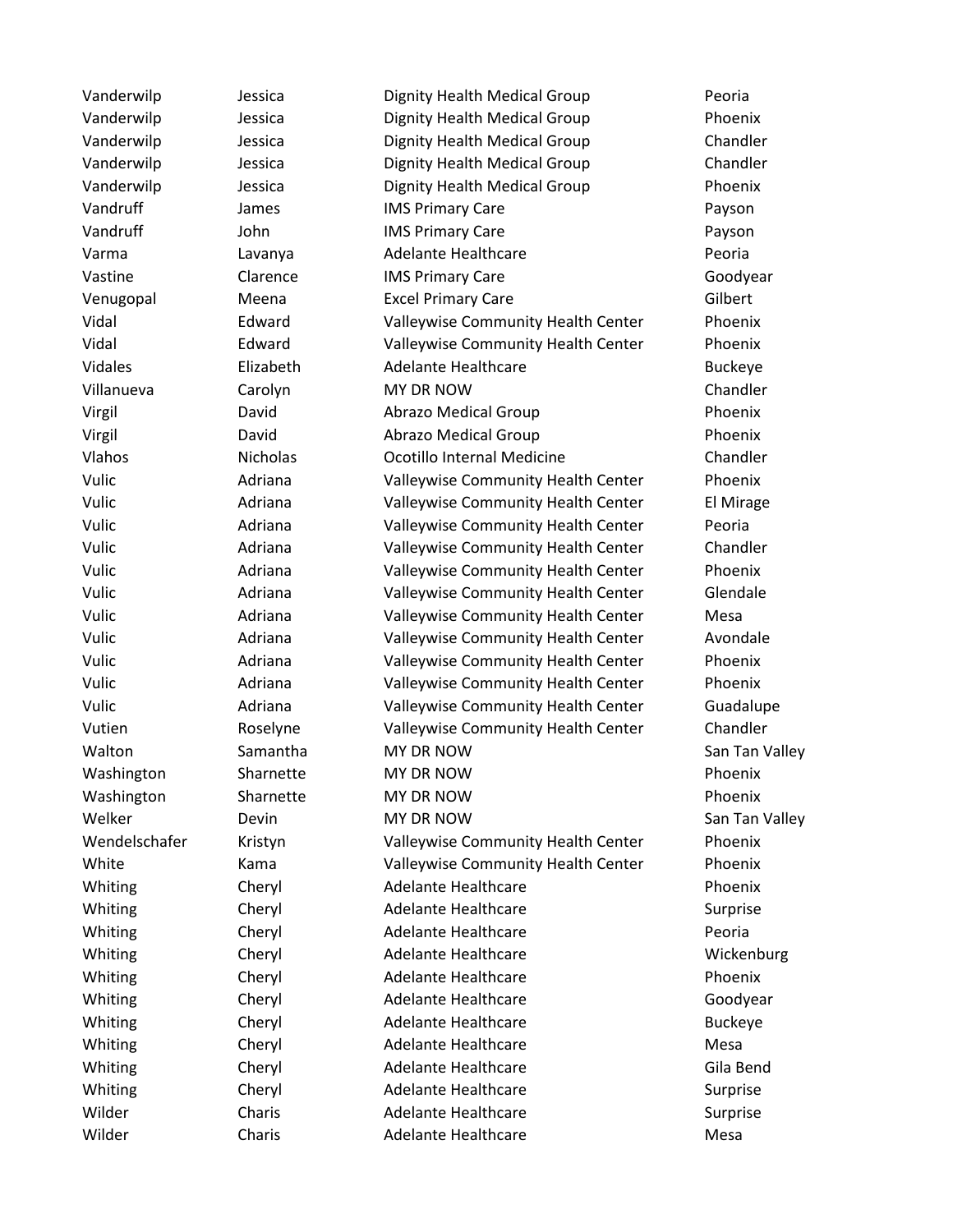| Wilder        | Charis         | <b>Adelante Healthcare</b>              | Goodyear  |
|---------------|----------------|-----------------------------------------|-----------|
| Wiley         | Larissa        | Valleywise Community Health Center      | Glendale  |
| Williams      | <b>Brian</b>   | MY DR NOW                               | San Tan V |
| Williams      | Terence        | MY DR NOW                               | Phoenix   |
| Williams      | Terence        | <b>MY DR NOW</b>                        | Phoenix   |
| Williams      | Terence        | MY DR NOW                               | San Tan V |
| Williams      | Terence        | MY DR NOW                               | Gilbert   |
| Williams      | Terence        | MY DR NOW                               | Mesa      |
| Williams      | Terence        | MY DR NOW                               | Laveen    |
| Williams      | Carol          | Valleywise Community Health Center      | Phoenix   |
| Williams      | Carol          | Valleywise Community Health Center      | Phoenix   |
| Williams      | Jina           | Valleywise Community Health Center      | Phoenix   |
| Willis        | Jennifer       | <b>Abrazo Medical Group</b>             | Phoenix   |
| Willis        | Jennifer       | <b>Abrazo Medical Group</b>             | Phoenix   |
| Wilson        | Sarah          | Dignity Health Medical Group            | Chandler  |
| Wilson        | Sarah          | Valleywise Community Health Center      | Phoenix   |
| Wolfe         | Joy            | <b>Family Medical and Wellness Care</b> | Phoenix   |
| Wong          | Andrew         | Dignity Health Medical Group            | Chandler  |
| Woods         | Alexis         | Associated Internists of Ahwatukee      | Phoenix   |
| Workman       | Lisa           | Valleywise Community Health Center      | Mesa      |
| Wright        | <b>Bridget</b> | Valleywise Community Health Center      | Avondale  |
| Wu            | Jianwen        | <b>Advanced Care Internal Medicine</b>  | Chandler  |
| Wyer          | Paige          | Dignity Health Medical Group            | Chandler  |
| Wyer          | Paige          | Dignity Health Medical Group            | Chandler  |
| Wyer          | Paige          | Dignity Health Medical Group            | Phoenix   |
| Wyer          | Paige          | Dignity Health Medical Group            | Phoenix   |
| Wyer          | Paige          | Dignity Health Medical Group            | Chandler  |
| Wyse          | Mark           | <b>Family Practice Specialists</b>      | Phoenix   |
| Young         | Anthony        | Sun Lakes Family Physicians             | Sun Lakes |
| Younger       | Tina           | Valleywise Community Health Center      | Phoenix   |
| Yu            | Stephanie      | Valleywise Community Health Center      | Mesa      |
| Yuenyongsagul | Knogwan        | Dignity Health Medical Group            | Chandler  |
| Yuenyongsagul | Knogwan        | Dignity Health Medical Group            | Gilbert   |
| Yuh           | Sandra         | Valleywise Community Health Center      | Phoenix   |
| Yuhya         | Nadia          | <b>Adelante Healthcare</b>              | Phoenix   |
| Yuhya         | Nadia          | Adelante Healthcare                     | Phoenix   |
| Zamani        | Payam          | MY DR NOW                               | Mesa      |
| Zamani        | Payam          | MY DR NOW                               | Phoenix   |
| Zamani        | Payam          | MY DR NOW                               | Gilbert   |
| Zamani        | Payam          | MY DR NOW                               | Phoenix   |
| Zamani        | Payam          | MY DR NOW                               | Mesa      |
| Zamani        | Payam          | MY DR NOW                               | Chandler  |
| Zamani        | Payam          | MY DR NOW                               | San Tan V |
| Zamani        | Payam          | MY DR NOW                               | Laveen    |
| Zelenovic     | Tijana         | Valleywise Community Health Center      | Phoenix   |
| Zgoda         | Michael        | Dignity Health Medical Group            | Phoenix   |
| Zgoda         | Michael        | Dignity Health Medical Group            | Phoenix   |

n Tan Valley n Tan Valley n Tan Valley